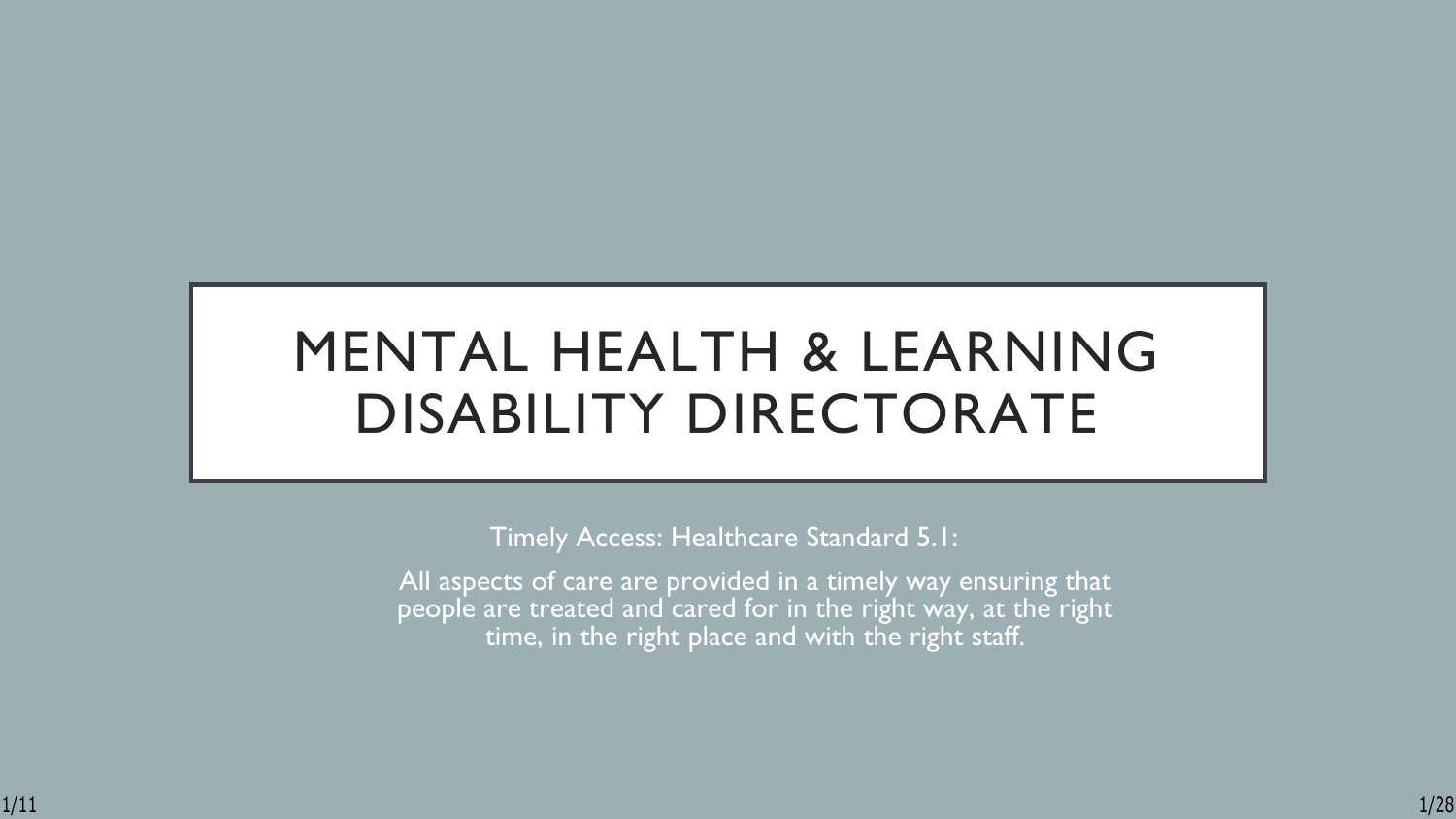#### PATIENT SAFETY & EXPERIENCE EXCEPTION REPORT

- MENTAL HEALTH & LEARNING DISABILITIES (MH&LD) DIRECTORATE REPORTING PERIOD 2020-21
- PURPOSE OF THE PRESENTATION:
	- To provide the Quality, Safety & Experience Assurance Committee with an update on the current management of the waiting list situation within MH&LD.
- Further information on MH&LD services is provided in the accompanying addendum.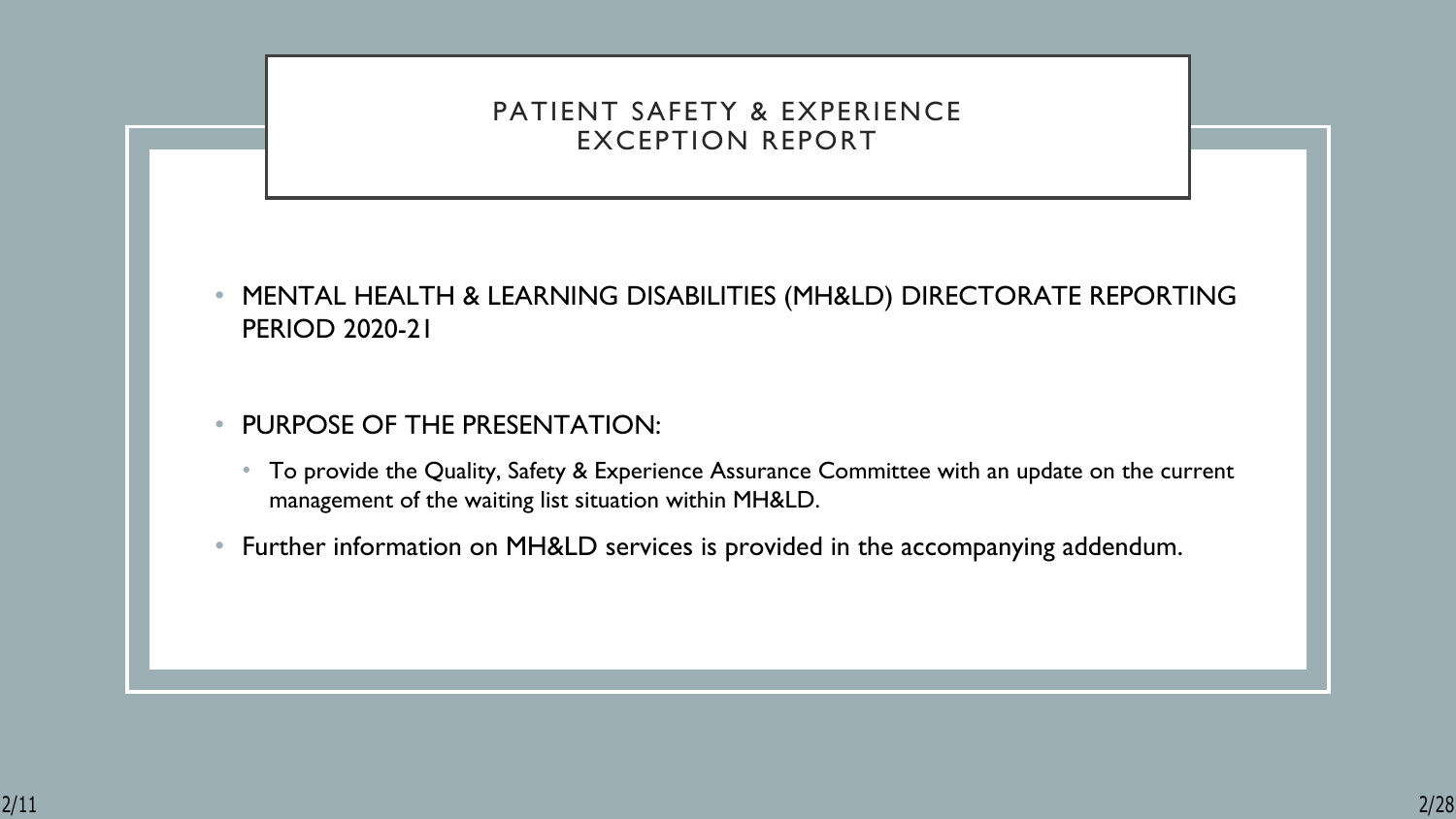### DEEP DIVE IN THE FOLLOWING AREAS

Memory Assessment **Service** 

Autistic Spectrum Disorder (ASD) **Service** 

(Adult) Attention Deficit and **Hyperactivity** Disorder – Adult (ADHD) Service

Integrated Psychological Therapies Service (IPTS)

Specialist Child and Adolescent Mental Health Services (S-CAMHS)

Assumption: Patient/carer dissatisfaction and possible deterioration in condition whilst remaining on waiting list for an extended period of time.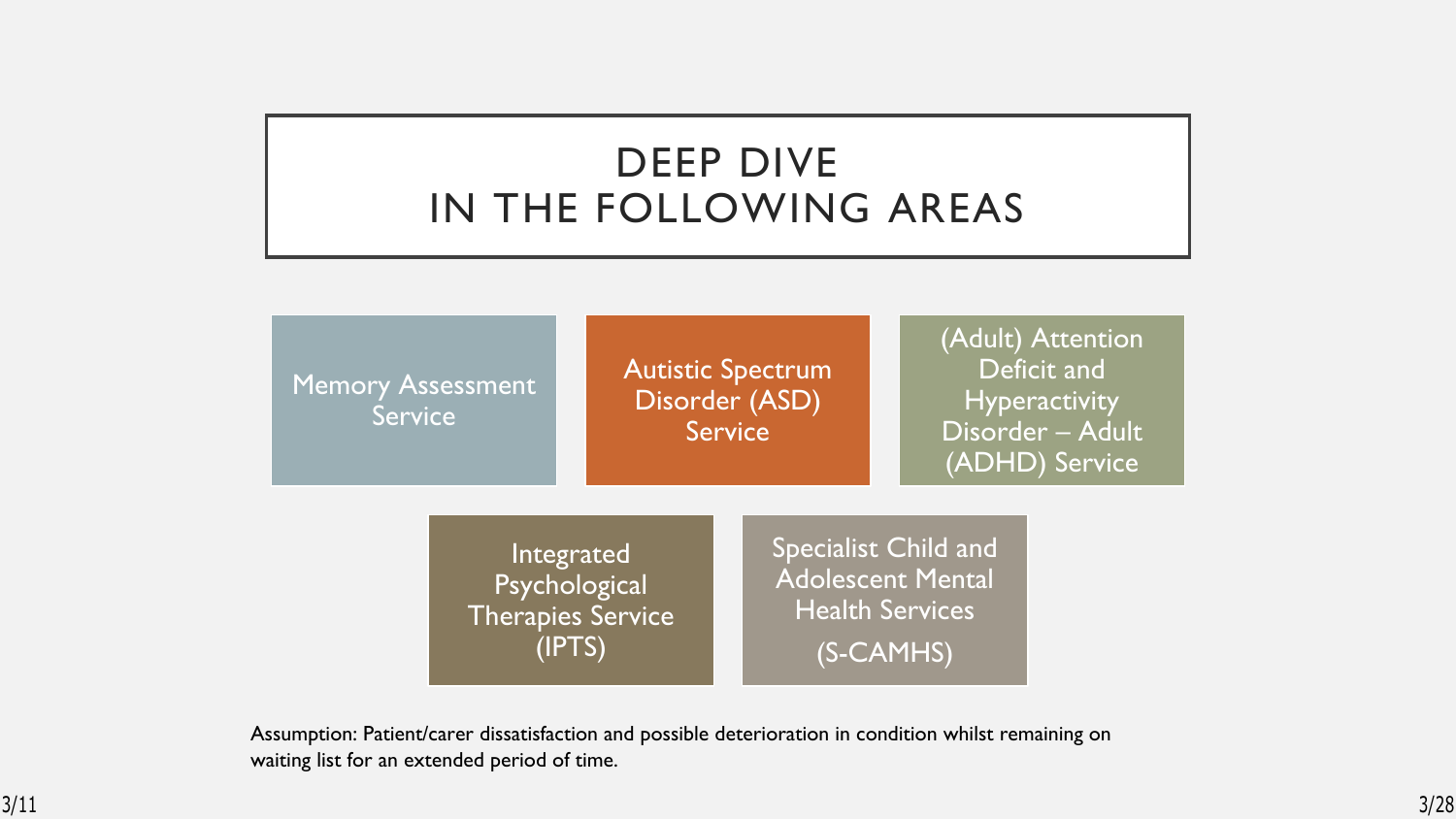# **RISKS : MITIGATION**

### The length of time that MH&LD service users are awaiting assessment and diagnosis is increasing

### Lack of health informatics to support the reporting of service activity and clinical intelligence data

Each service area has a system whereby referrals are screened and prioritised based on risk, and active monitoring of waiting lists in all service areas

#### Identify slippage to fund waiting list initiatives

• Keeping in Touch: Each service area maintains contact with people on their waiting list by letter or telephone

Service specific third sector information/contacts are included in letters to people on waiting lists

• Close collaboration with third sector support services throughout the pandemic

• All waiting lists are scrutinised through the MH&LD Business Planning and Performance Assurance Group meetings within the Directorate

• The establishment of MH&LD Principles of Good Practice for Waiting Lists Management Group

Patient Experience and Quality Indicators reported through Heads of Service Reports provided to the MH&LD Quality, Safety & Experience Group

• Directorate linked into All Wales outcome measurement project 4/11 4/28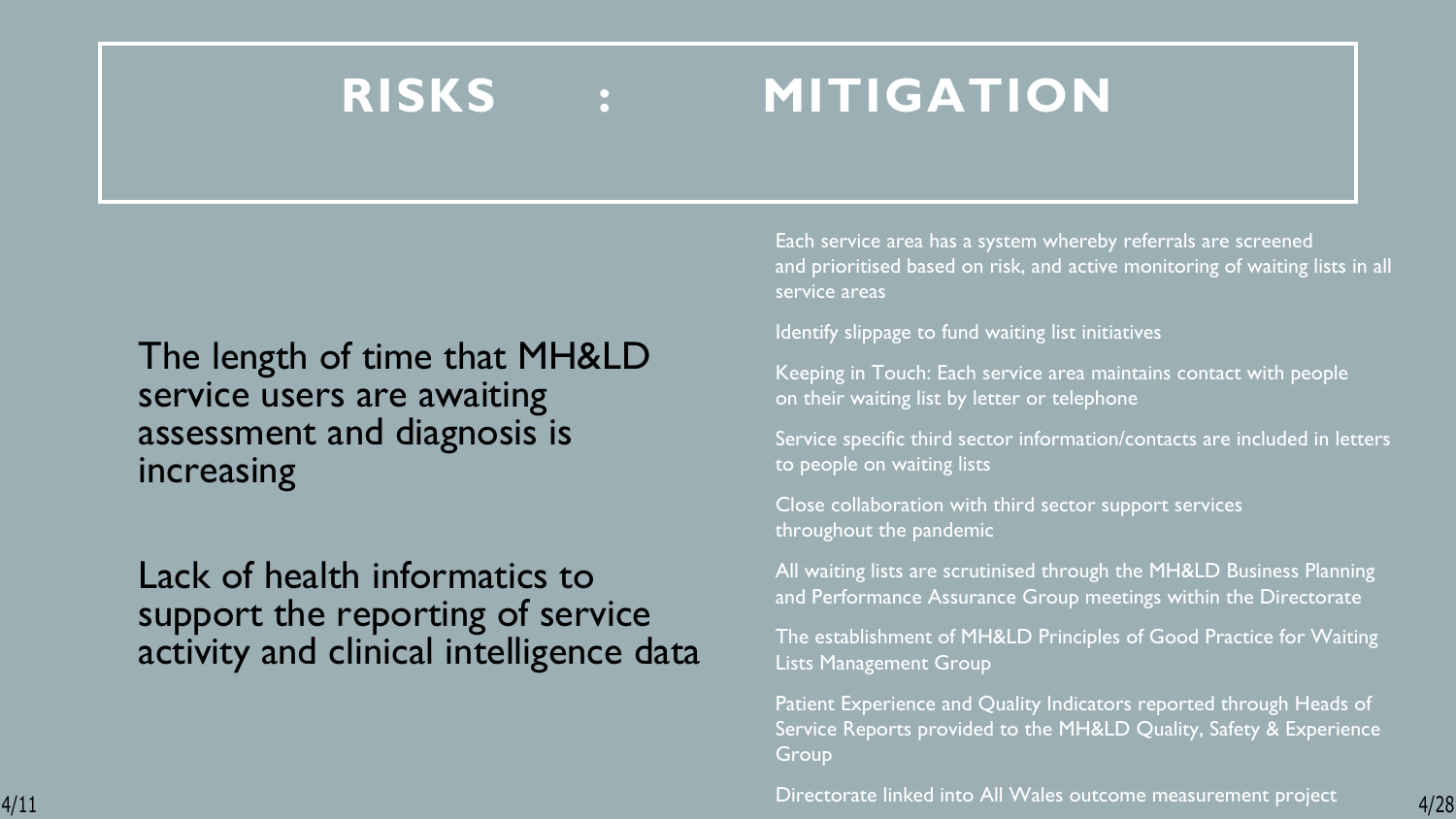# **RISKS : MITIGATION**

Limited appropriate space to provide face to face therapeutic interventions compounds difficulty in providing timely access

## Workforce fatigue

Provision of IT equipment to allow agile working

Virtual platforms developed. Attend Anywhere enabling face to face interventions to continue throughout pandemic

Third sector champions identified to support users and carers to participate in the use of digital platforms and encourage confidence in use

• Digital Champions identified within the Health Board to promote and support IT solutions and digital platforms for the workforce

**Establishment of MH&LD Accommodation Strategy Group** 

• Review of clinical space availability

• Throughout the pandemic, staff have been supported to work flexibly. Access to Personal Appraisal Development Reviews (PADR) has been maintained, and protected time for mandatory  $\overline{\text{training}}$  made available. Staff are encouraged to use the Health Board's Staff Psychological Wellbeing Service. The Directorate has been proactive in encouraging staff to take breaks from work through the use of annual leave

• Additional funding for recruitment, including Service Improvement Bids and Assistant Psychologists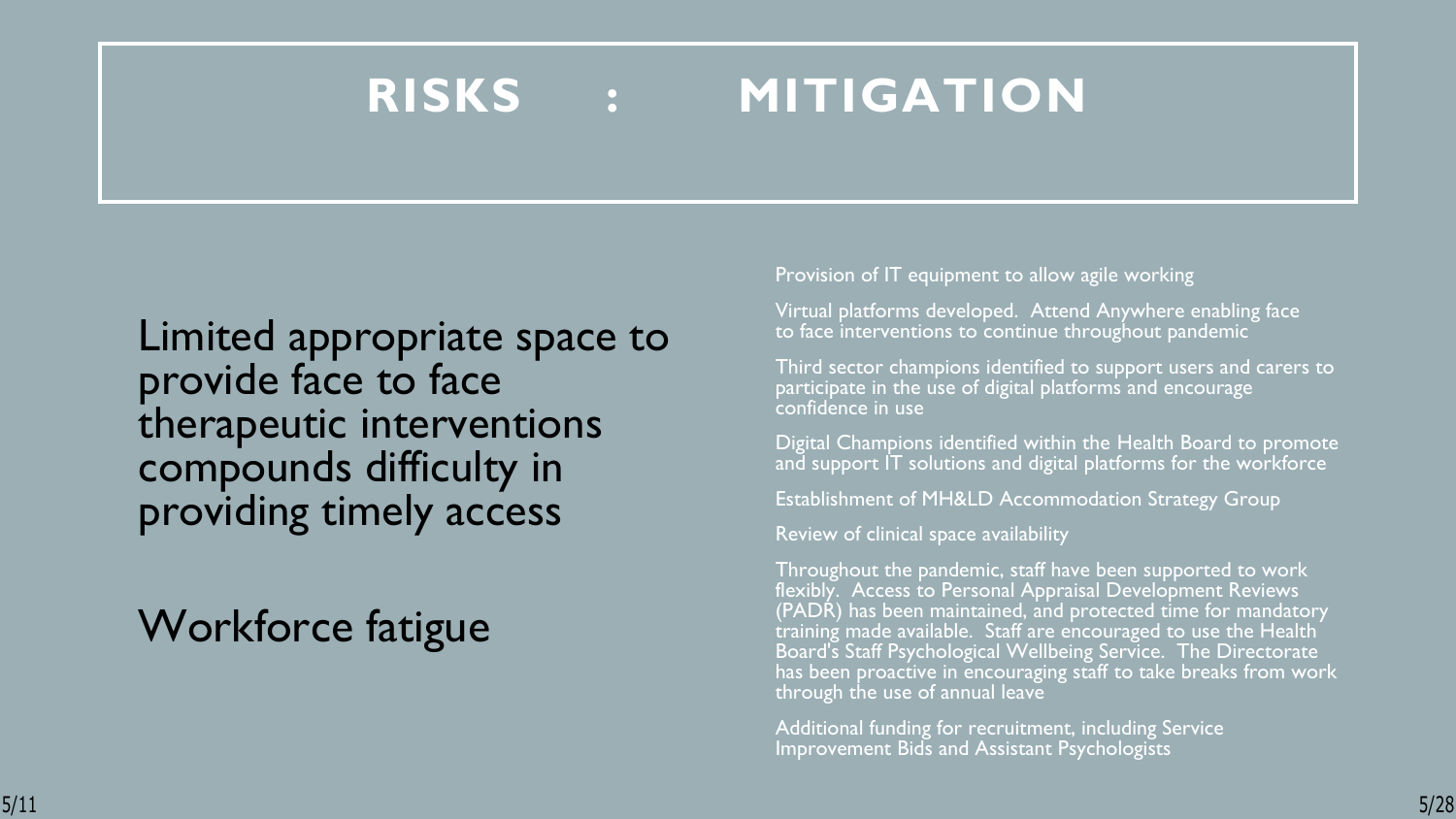# MITIGATIONS **(SERVICE SPECIFIC)**

### **Memory Assessment Services**

Age Cymru commissioned to add Tier 0 support throughout the pandemic

• Representation on the West Wales Dementia Steering Group

• Regional Partnership Board, via Dementia Steering Group, enhanced the 2021/22 Service Level Agreement (SLA) with the Alzheimer's Society. Two additional posts added with specific reference to support people on the waiting list. This SLA supports people living with dementia, and those with suspected dementia, with by providing information around the condition and connecting to-condition-specific support services/wellbeing support available., and they have developed their virtual offer during the pandemic The use of virtual support has also been developed during the pandemic.

• Successful recruitment to Advanced Nurse Practitioner post

### **ASD and S-CAMHS**

Integrated Autism Service has now been substantiated which should improve recruitment (ASD)

• Development of a Clinical Psychologist role in ASD to assist with demand and capacity toolkit, undertake risk stratification and develop of robust plan to address waiting lists (ASD)

• Commissioning of Kooth which is an online counselling and wellbeing service for children and young people (SCAMHS)

Saturday clinics for SCAMHS (SCAMHS)

• Current Children and Adults ASD services within MH have been integrated within CAMHS to provide an ageless neurodevelopmental service (CAMHS)

Demand & Capacity modelling undertaken with Delivery Unit and additional funding secured from Health Board (SCAMHS)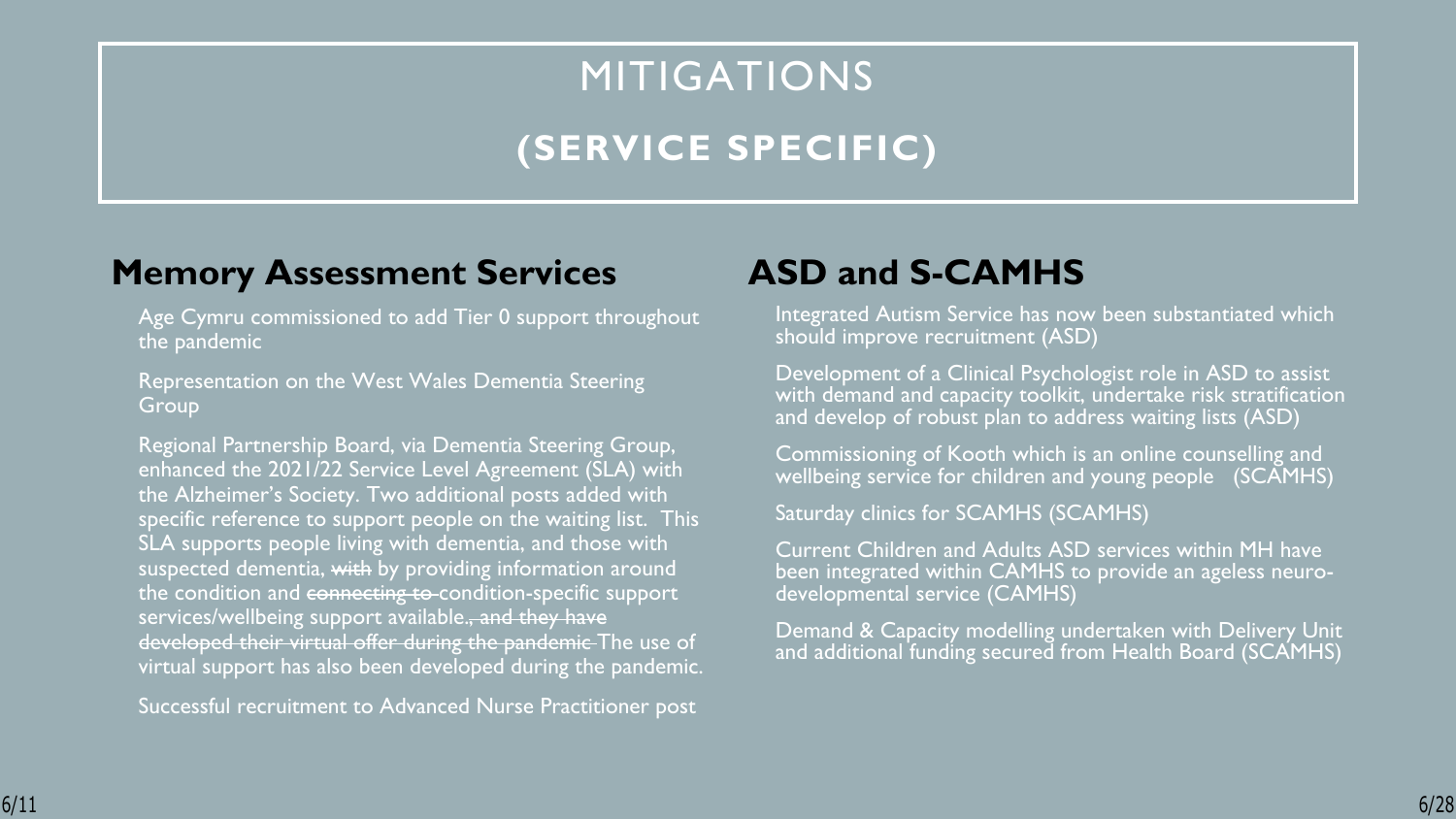### **MITIGATION (SERVICE SPECIFIC)**

#### **Integrated Psychological Therapies Service (IPTS)**

**Integration of Local Primary Care Mental Health** Support Services (LPMHSS) within IPTS, with the aim to provide a more seamless journey for the patient and prompt decision making in terms of the right  $\,$ treatment at the right time. More efficient use of resources and smarter ways of working

• Waiting list targets - A review of the referral screening and suitability process to ensure effective decision making. Triage by Therapy Leads is to be trialled.

Review of evidence based group interventions for Low Intensity and High Intensity therapies to deliver services in a more timely and efficient manner

All staff undergoing job planning reviews to maximise capacity

Demand and Capacity exercise, in conjunction with waiting list validation, to ascertain capacity in caseloads

Skill mix exercise to be supported by recruitment where applicable

Referral process to be aligned with single point of access and flow

• Review of single point of access referral process to align a standardised approach across the service incorporating LPMHSS

• Commissioning and introduction of digital support platforms (i.e. Kooth)

Introduction of Walk & Talk therapy sessions with feedback provided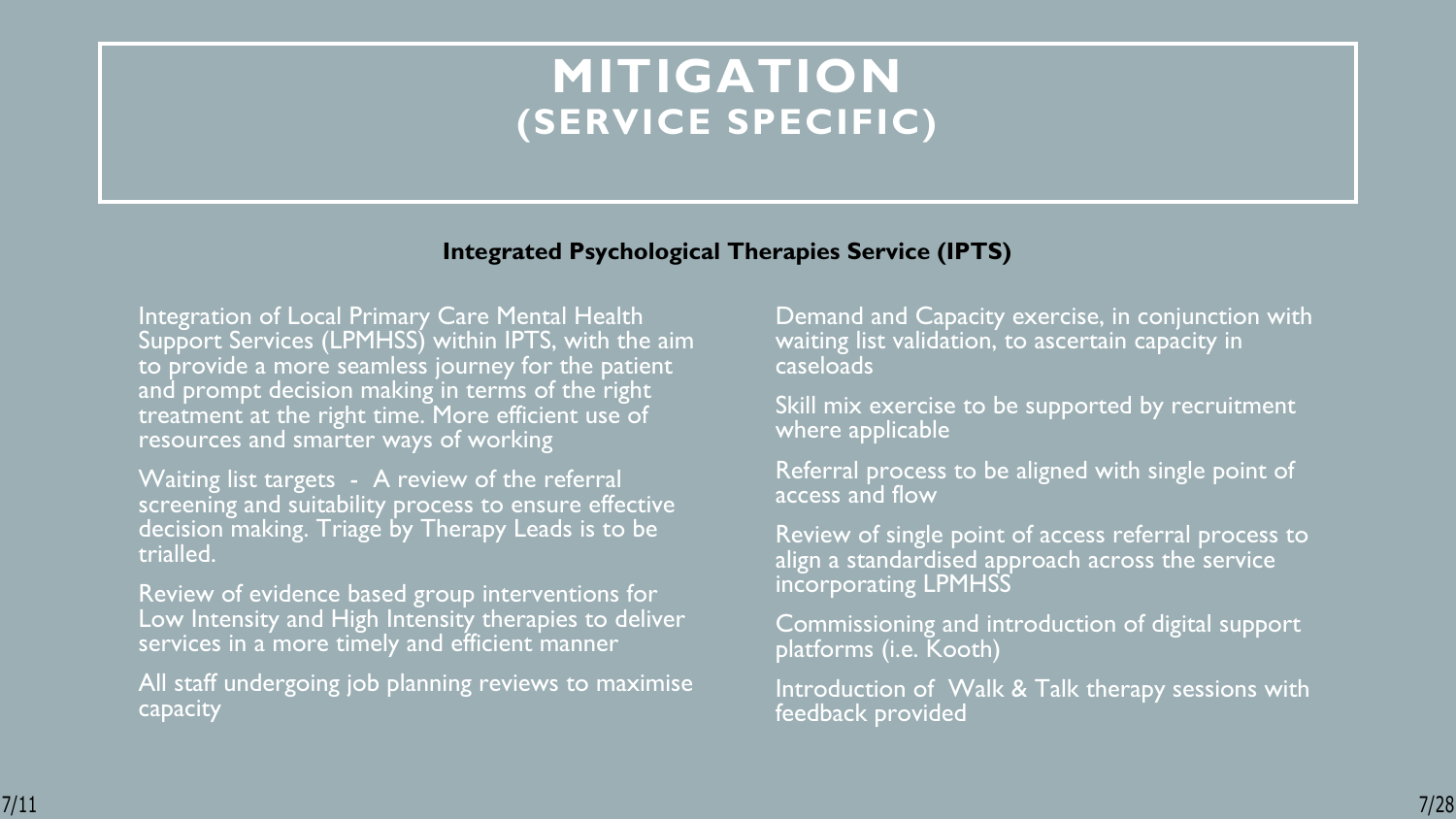### PATIENT/CARER EXPERIENCE

- Collaboration and involvement with carers and service user representatives across all service areas, including commissioning of third sector services and service specifications, interview and stakeholder panels and local group representation (via Regional Improving Lives Partnership, Local MH Partnership Board, Chair of Talk to Me 2 Group)
- Close relationships with third sector, in particular West Wales Action for Mental Health (WWAMH)
- Delivery of training in collaboration with Carers by Quality Assurance and Practice Development Team
- Inclusion of service users and carers in key Directorate and Committee Groups, e.g. Psychological Therapies Management Group and S-CAMHS Young Persons Forum)
- Concerns and Compliments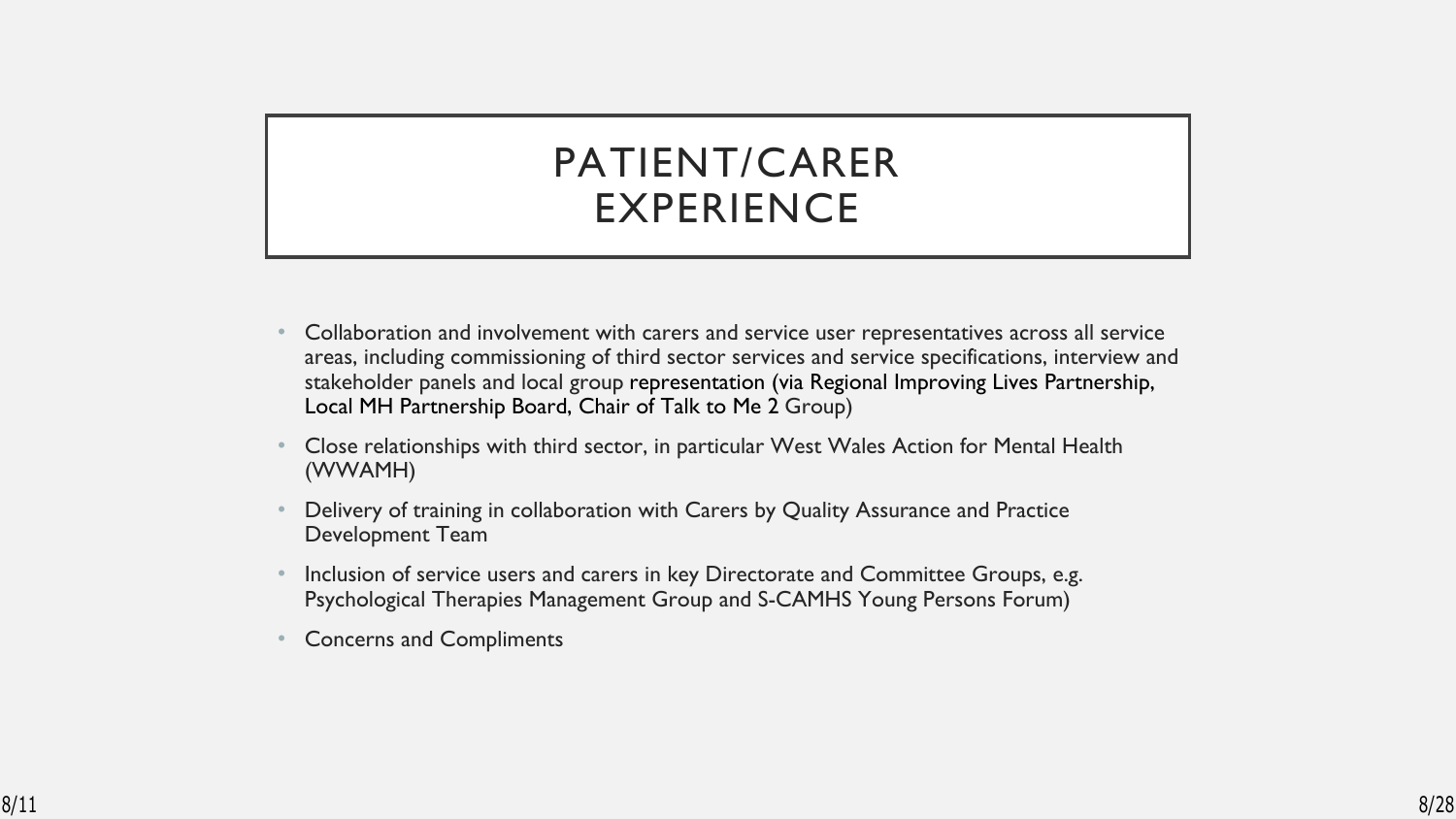### PATIENT/CARER EXPERIENCE

- **Surf Tonic** the confidence and benefit gained by a young person attending Surf Tonic led him to help as a volunteer. His family raised money for the service by organising a concert at a secondary school in Ammanford in 2019. This young person has been an active member of the **S-CAMHS Young Persons Forum** and he is now part of the **Future Minds Forum**
- **Surf Tonic 'Raise Money with Co-op Local Causes'** has been chosen as one of their local causes until November 2021
- **Admiral Nurse Service Feedback from carers:** 
	- *"Thank you so much for your call and your time this afternoon. It actually made me feel like a big weight had been lifted from me after just having just spoken with you - you certainly are a very good listener"*
	- *"Thank you for the chat I feel a lot better now I have got it off my chest. It's true when people say it is good to talk."*
- **Veterans' Service (IPTS)** Use of **Attend Anywhere** scored 4.75 out of 5 in a patient survey. **Walk & Talk sessions** have been very well attended and received positive feedback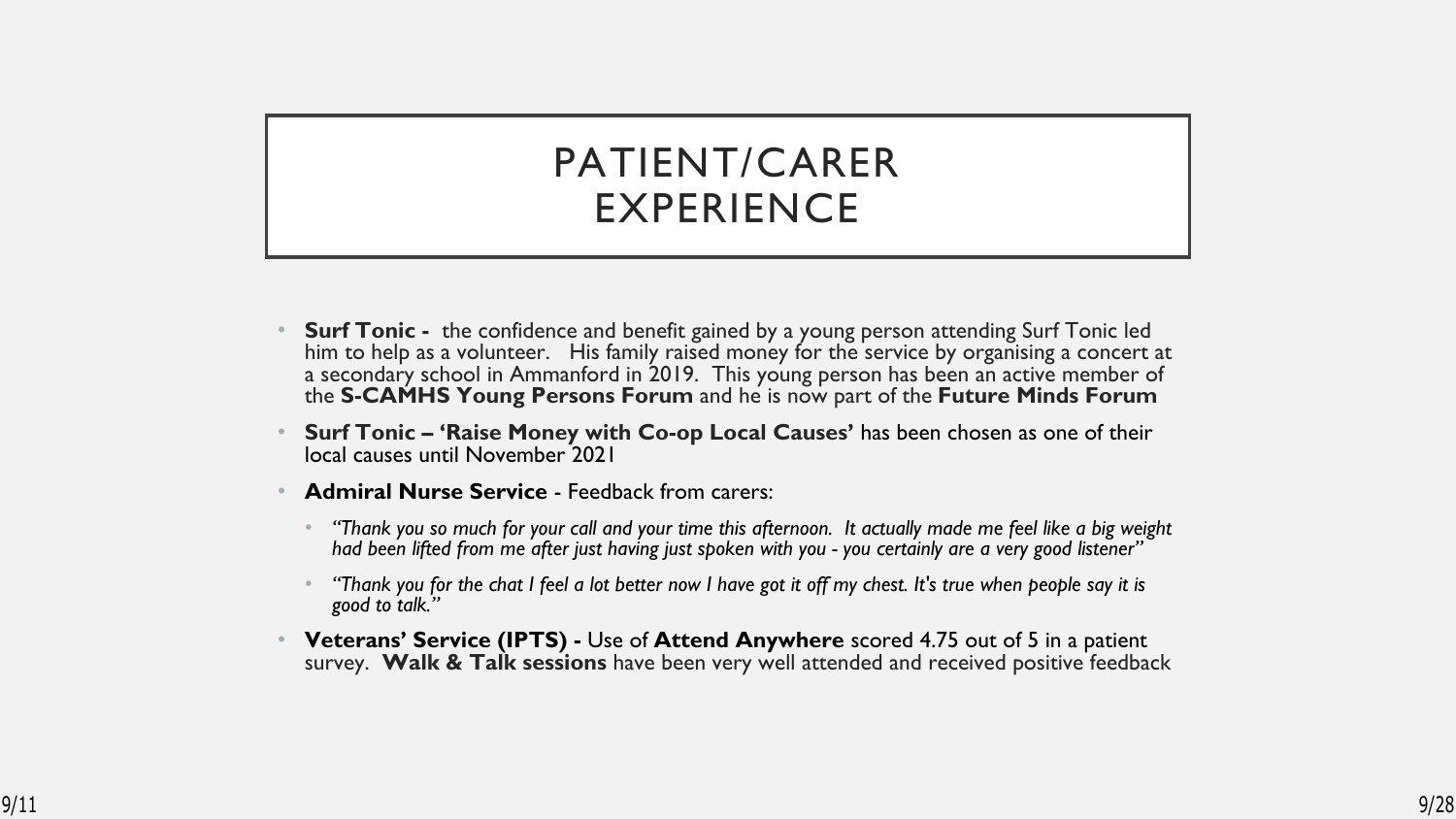### KEY QUALITY INDICATORS

HDdUHB's KQIs are considered through: • Medication Event Review Group (MERG), Ward Managers Forum, • Quality, Safety & Experience Group, • Quality Assurance meetings, regular specific reviews

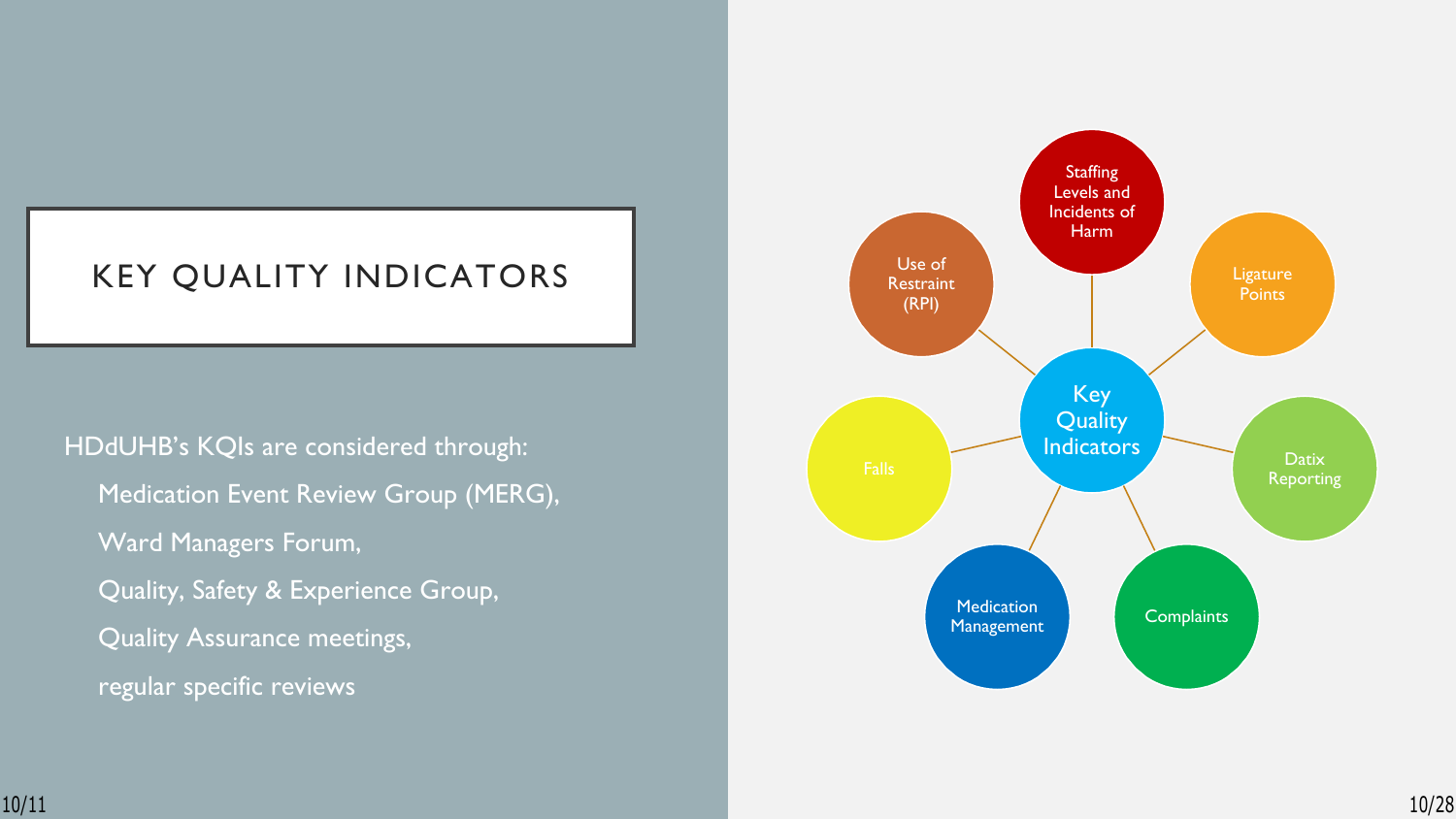# THANK YOU FOR LISTENING

Sara Rees

Assistant Director of Nursing, Mental Health & Learning Disabilities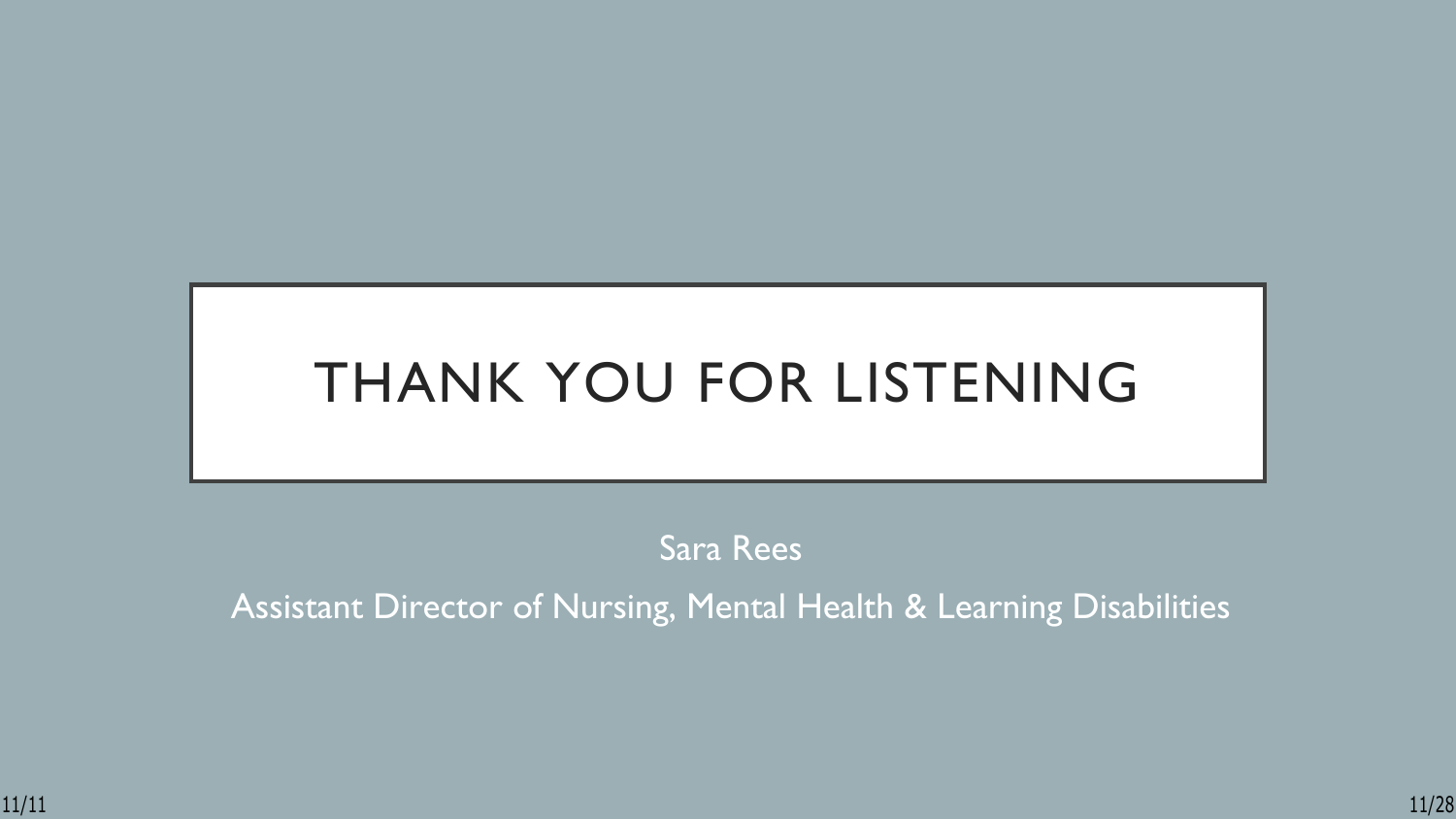# MENTAL HEALTH & LEARNING DISABILITY DIRECTORATE

ADDENDUM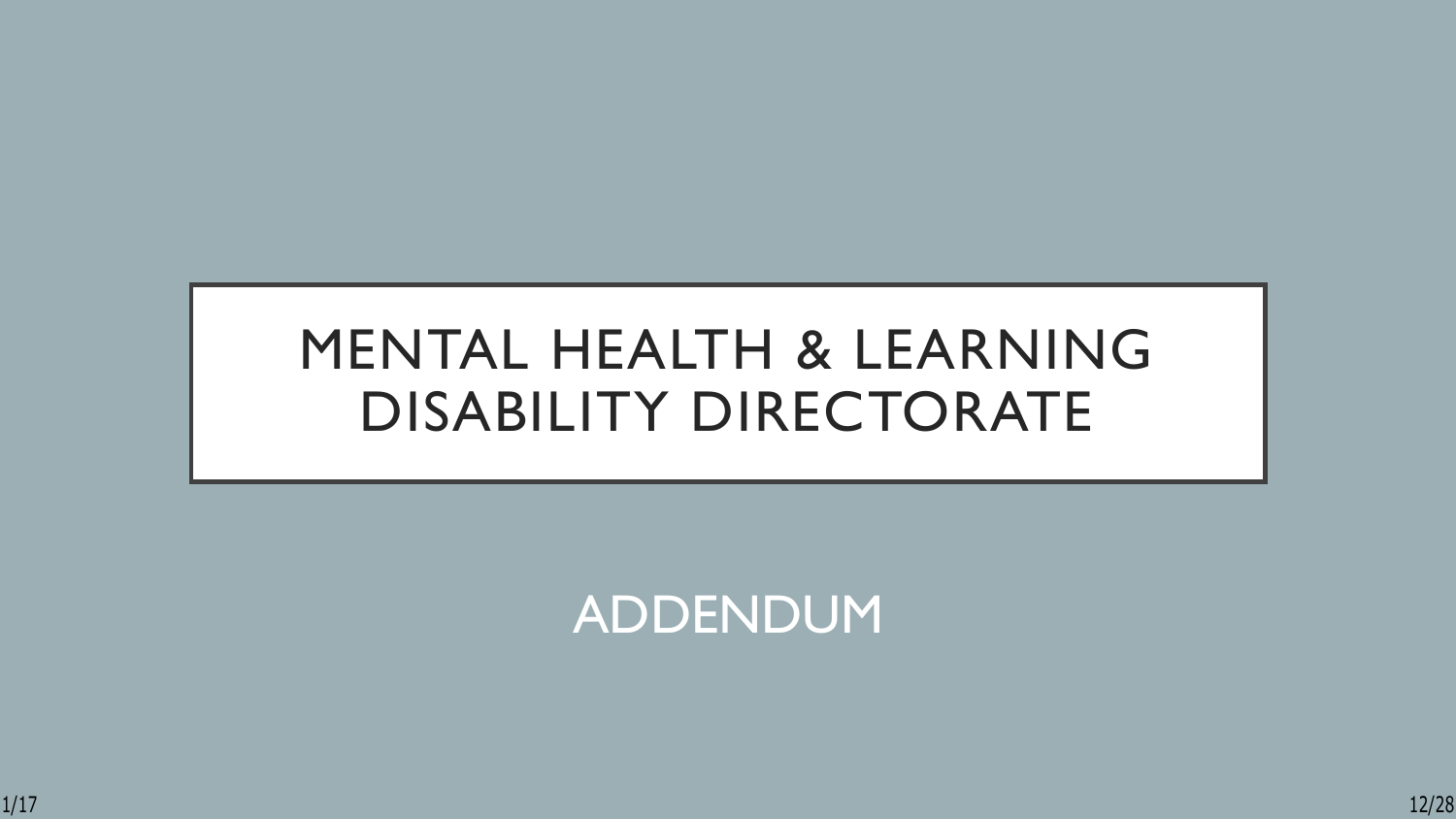### DEEP DIVE IN THE FOLLOWING AREAS

Memory Assessment Service

Autistic Spectrum Disorder (ASD) Service

(Adult) Attention Deficit and **Hyperactivity** Disorder – Adult (ADHD) Service

Integrated Psychological Therapies Service (IPTS)

Specialist Child and Adolescent Mental Health Services (S-CAMHS)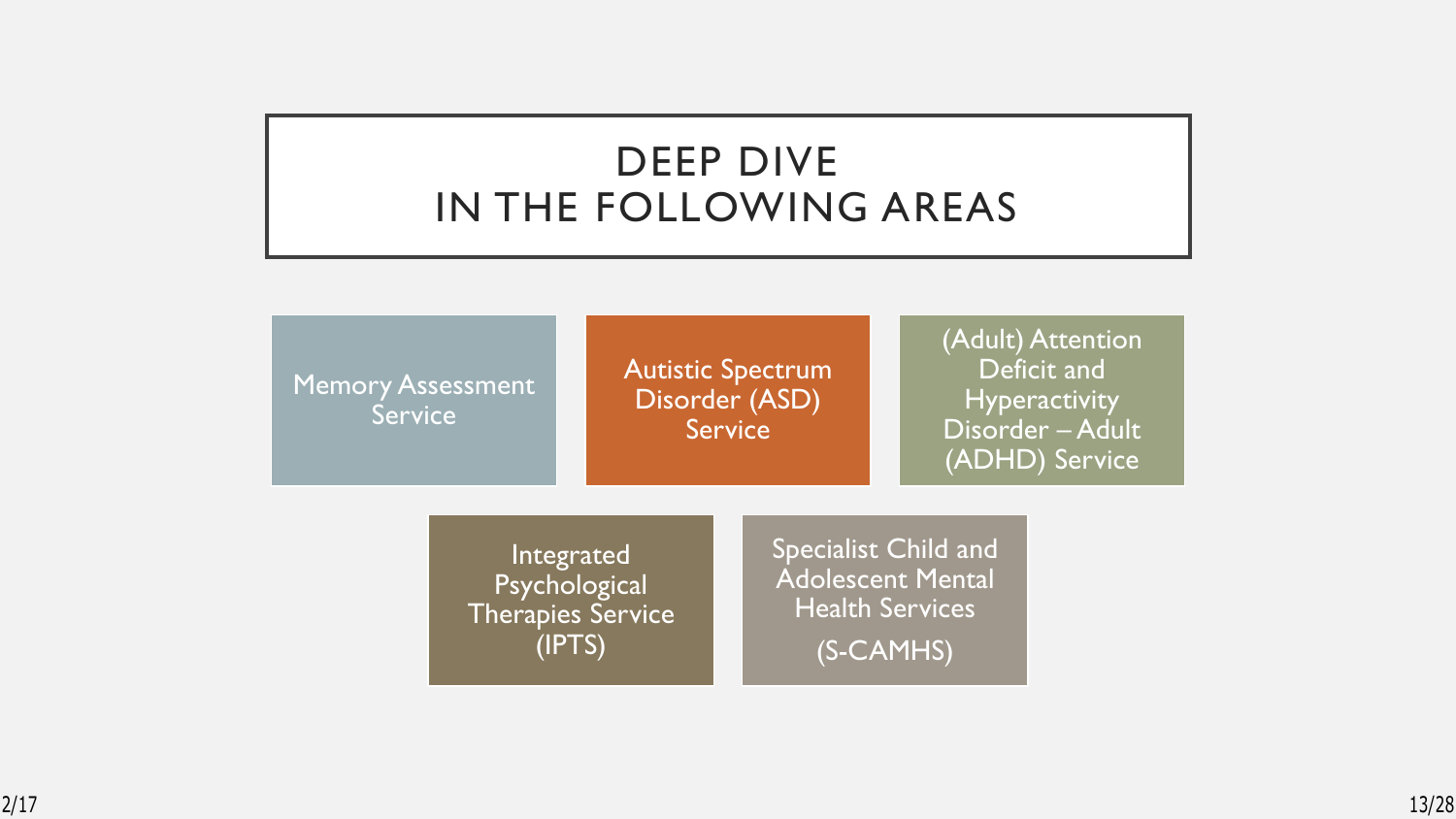#### **ADDENDUM CONTENT**

- The following pages provide further detail on:
	- Position statements and illustrations of data for:
		- Memory Assessment Service
		- Autistic Spectrum Disorder Service
		- Adult Attention Deficit Hyperactivity Disorder Service
		- Integrated Psychological Therapies Service
		- Specialist Child and Adolescent Mental Health Service
		- Directorate Concerns and Compliments
		- External Reporting Systems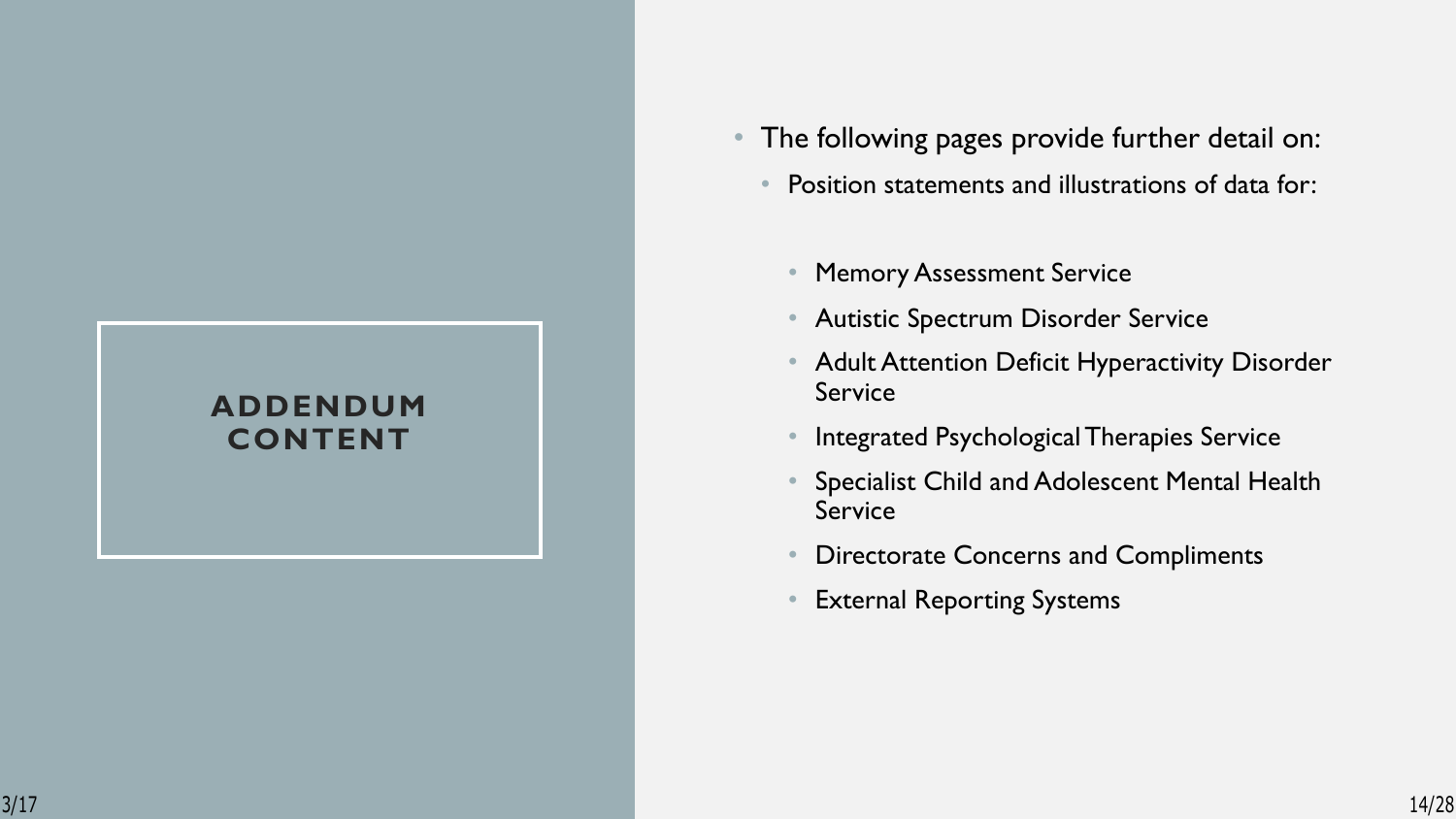MEMORY ASSESSMENT SERVICE

| <b>Waiting List Totals</b> |         |
|----------------------------|---------|
| Carmarthen                 | 186     |
| Llanelli                   | 124     |
| Ceredigion                 | $ $   4 |
|                            |         |
| Pembrokeshire              | 190     |

| <b>Team</b>     | <b>Establishment</b> | <b>Actual</b> | <b>Sickness</b> |
|-----------------|----------------------|---------------|-----------------|
| Carmarthen      |                      | 1.5           | Yes             |
| <b>Llanelli</b> | 2.8                  |               | 0.5             |
| Ceredigion      |                      | 2.5           | 0.5             |
| Pembrokeshire   | 3.12                 | 23            |                 |

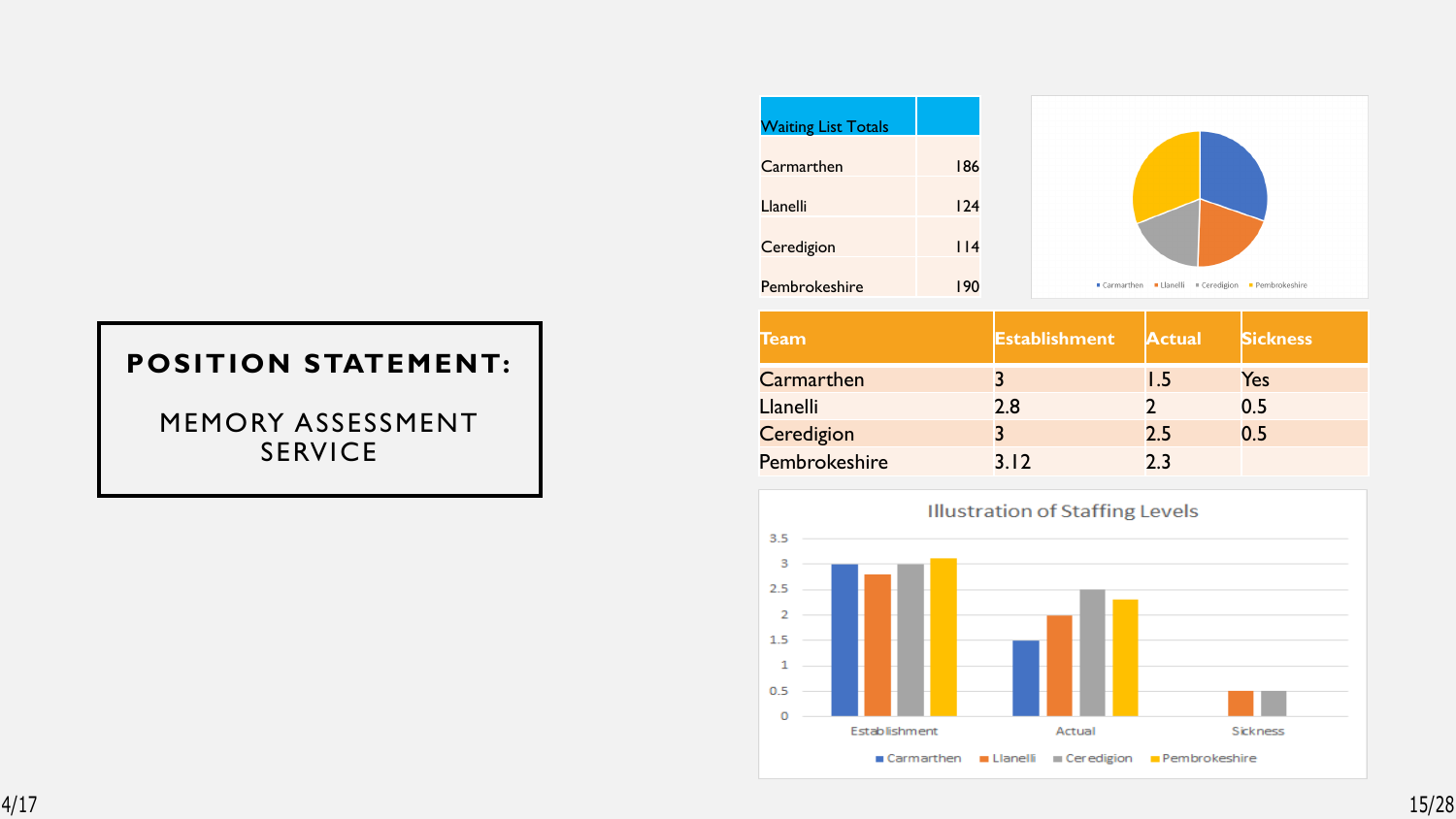#### MEMORY ASSESSMENT SERVICE WAITING LIST (ALL AREAS)

| Live Data                                            | Carms                   | Ceredigion Llanelli      |                | Pembs       | Total        |
|------------------------------------------------------|-------------------------|--------------------------|----------------|-------------|--------------|
| (Nov 2020) Awaiting<br>referral screening            | $\mathbf 0$             | 48                       | 64             | $\mathbf 0$ | 112          |
| (May 2021) Awaiting<br>referral screening            | $\overline{\mathbf{4}}$ | 3                        | 109            | 35          | 151          |
| (Nov 2020) Awaiting<br>pre-diagnostic<br>assessments | 132                     | $\mathbf{H}$             | $\overline{2}$ | 143         | 288          |
| (May 2021) Awaiting<br>pre-diagnostic<br>assessments | 138                     | 98                       | I              | 139         | 376          |
| (Nov 2020) Awaiting<br>first MDT formulation         | $\mathbf 0$             | ı                        | ı              | 9           | $\mathsf{L}$ |
| (May 2021) Awaiting<br>first MDT formulation         | Ī                       | 5                        | T              | 10          | 17           |
| (May 2021) Awaiting<br>second MDT<br>formulation     | 6                       | $\overline{\phantom{0}}$ | 3              | 10          | 21           |



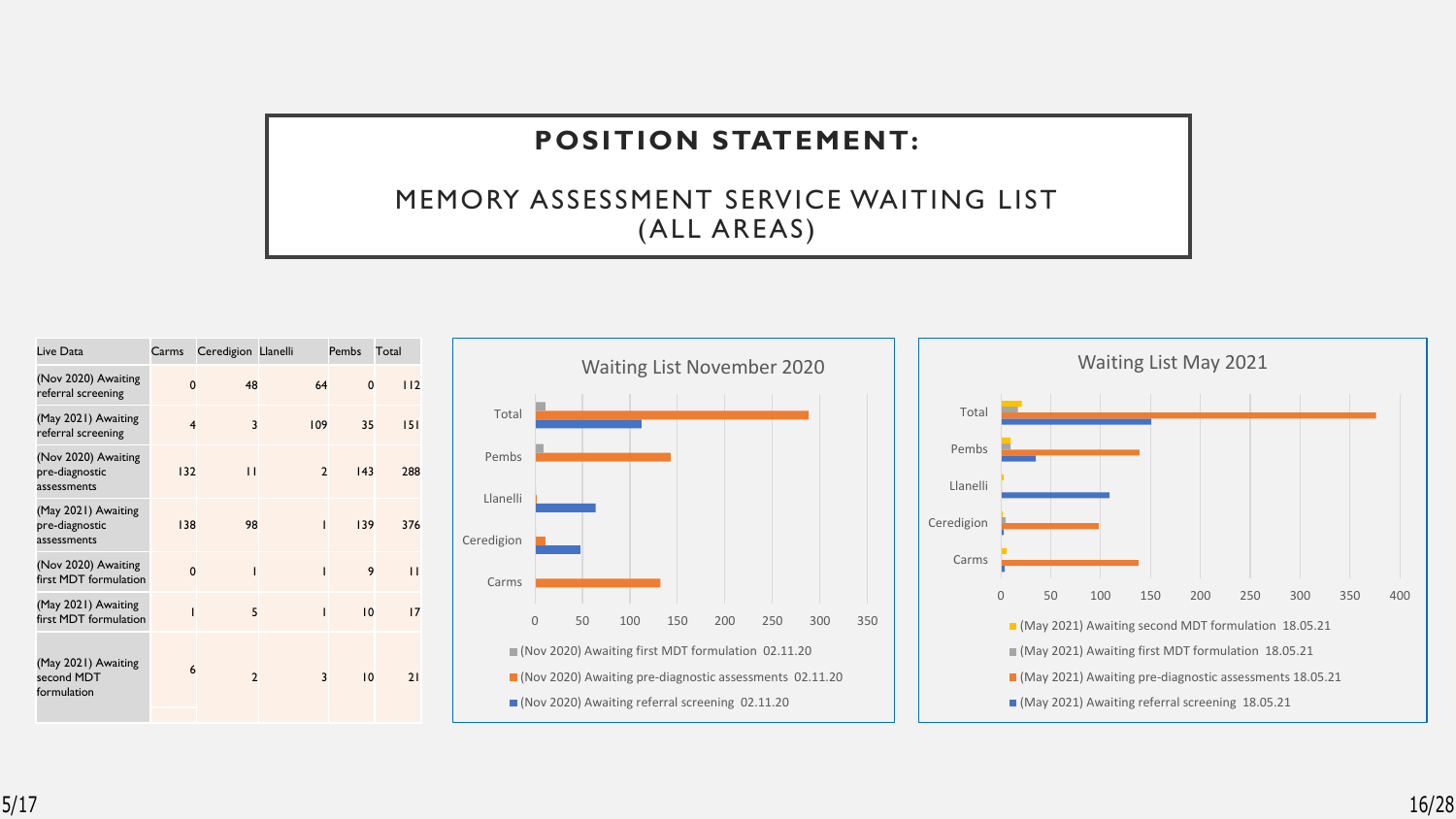#### AUTISTIC SPECTRUM DISORDER (ASD) SERVICE

- National Benchmarking data reveals Wales has 20% increase in demand compared to national increase in England of 6%\* (however, Wales have developed more ASD services in comparison to England).
- NDT-ASD (children) waiting list at 31 March 2021:
	- Whole waiting list for assessment: 1309
	- Breaches of the 26 week target: 975
	- Waiting list takes approximately 2.5 years from referral to assessment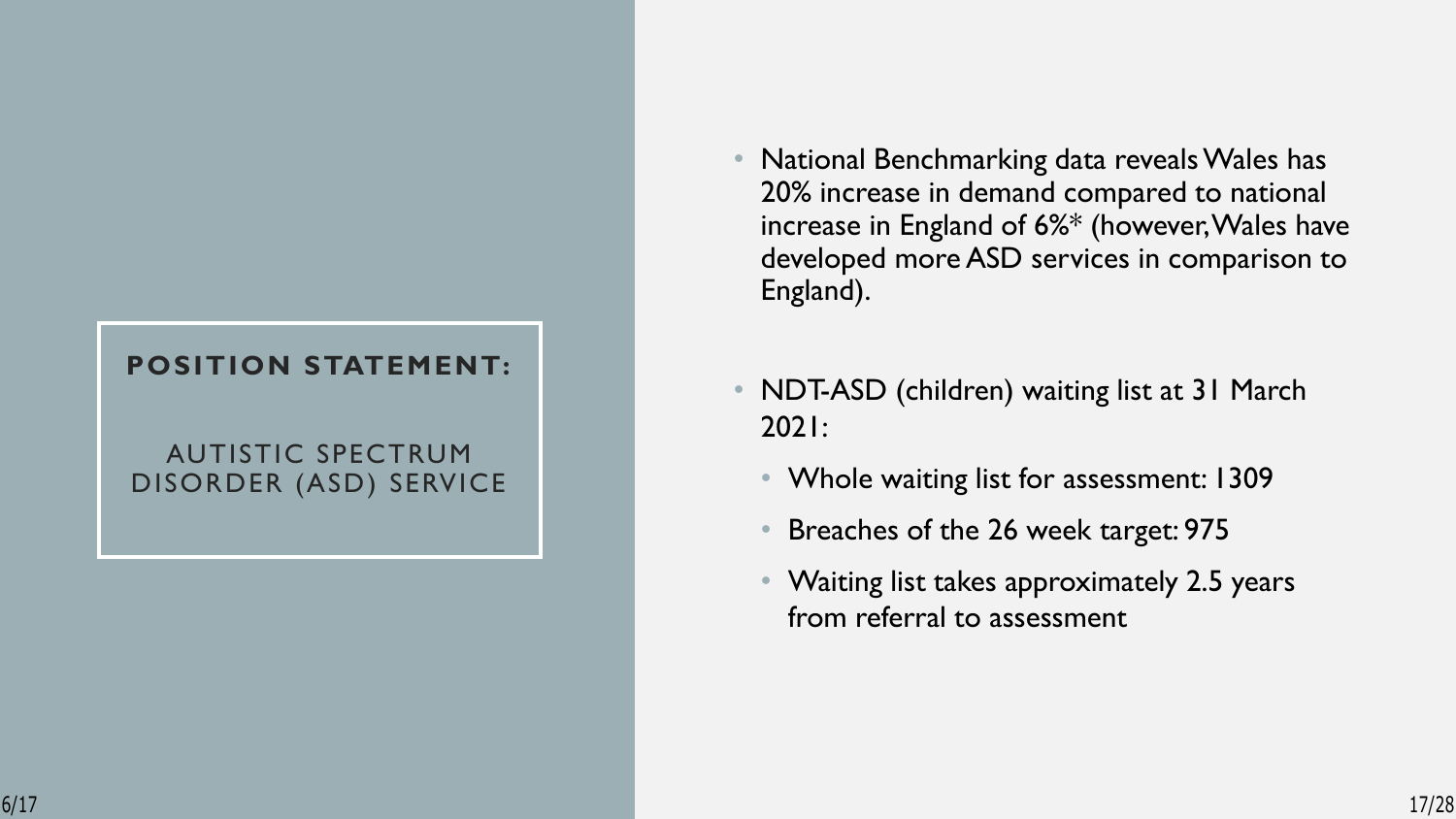**(AS D** )

|                  | <b>Apr-20</b> | May | lun | <b>Tul</b> | Aug | Sep | Oct | Nov | Dec | $lan-21$   | Feb | Mar |
|------------------|---------------|-----|-----|------------|-----|-----|-----|-----|-----|------------|-----|-----|
| <b>CAMHS ASD</b> | 576           | 622 | 693 | 766        | 787 | 800 | 83  | 855 | 907 | 936        | 924 | 975 |
| <b>Adult ASD</b> | 457           | 473 | 490 | 51         | 529 | 537 | 529 | 532 | 533 | <b>541</b> | 54  | 557 |

Patients waiting more than 26 weeks

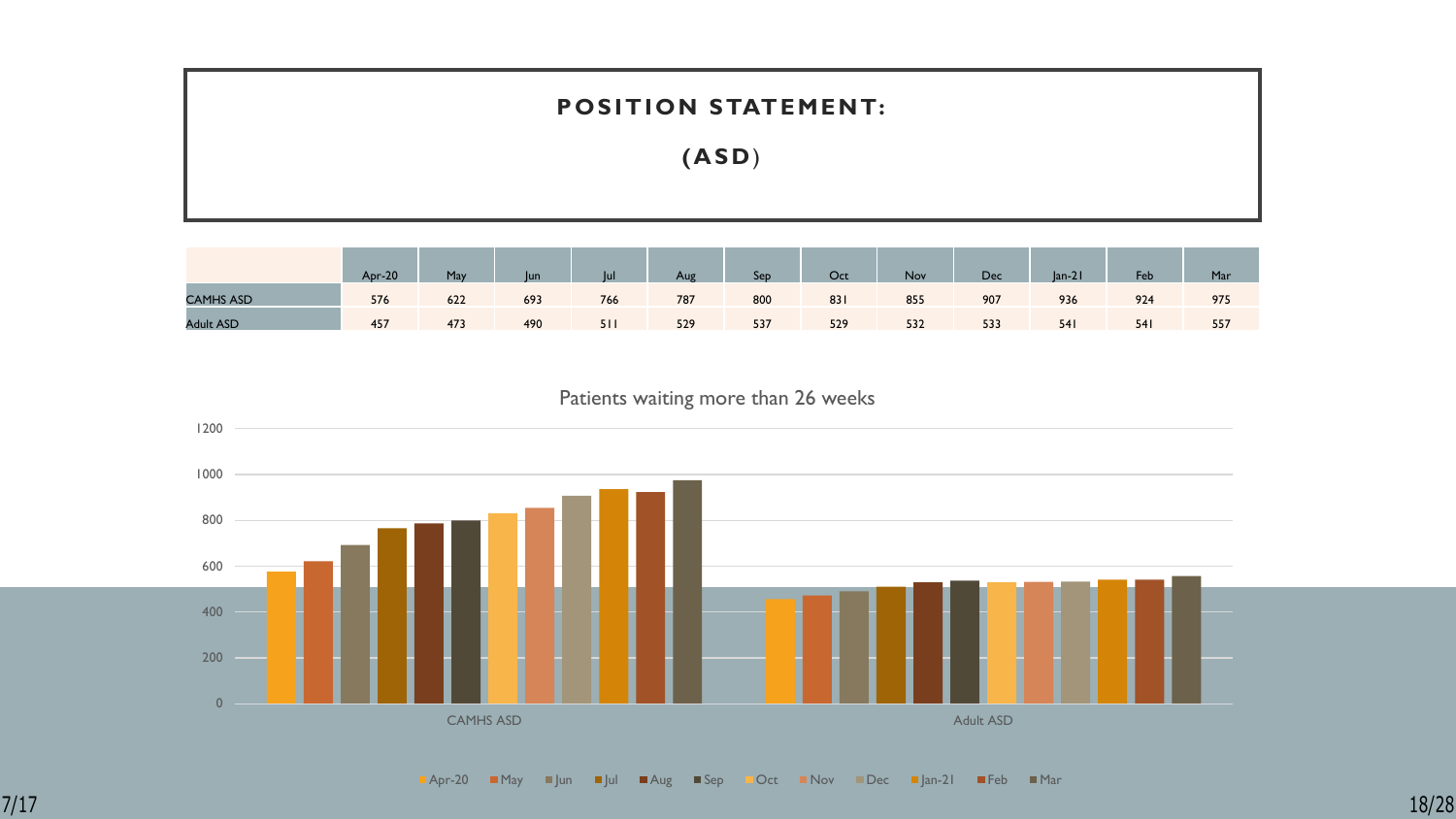### **POSITION STATEMENT:** ADULT ADHD

| <b>Waiting times</b>           | QI  | Q <sub>2</sub> | Q <sub>3</sub>  | Q4  |
|--------------------------------|-----|----------------|-----------------|-----|
| <12 weeks                      | 34  | 42             | 51              | 26  |
| 13 - 17 weeks                  | 25  | 9              | 29              | 23  |
| 18 - 25 weeks                  | 54  | 26             | $\overline{19}$ | 45  |
| 26 - 35 weeks                  | 47  | 58             | 23              | 37  |
| 36 - 51 weeks                  | 85  | 85             | 66              | 37  |
| >52 weeks                      | 452 | 514            | 386             | 448 |
| <b>TOTAL</b>                   | 697 | 734            | 574             | 616 |
|                                |     |                |                 |     |
| Total waiting 26 weeks or over | 584 | 657            | 475             | 522 |



#### Staff Establishment

Consultant Psychiatrist 1 session/week Clinical Nurse Specialist (non medical prescriber) 1wte Pharmacist (non medical prescriber) 4 sessions/week Medical Secretary 0.6wte Team Secretary 0.4wte

No current vacancies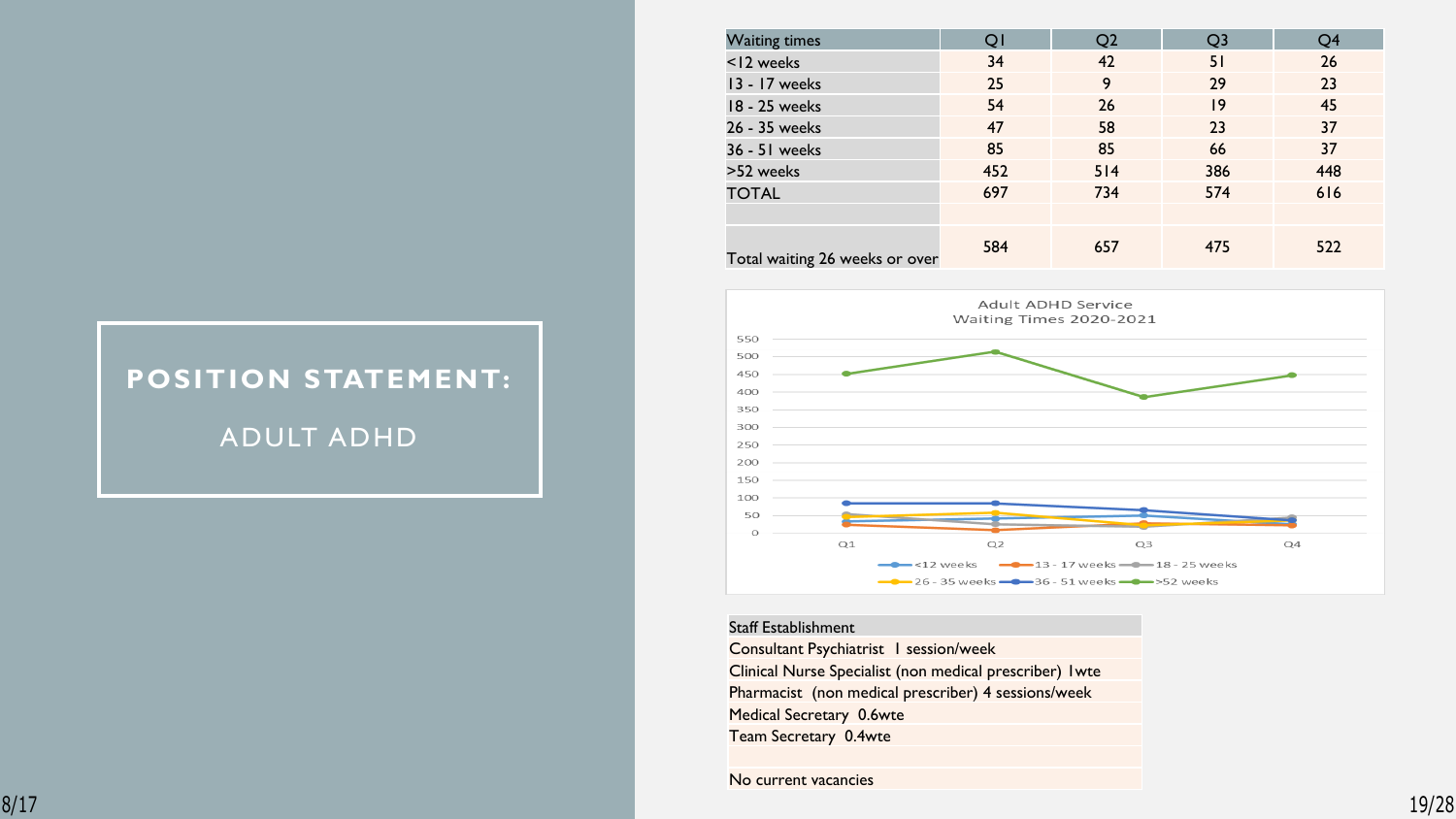#### ADULT ADHD

| 2020-21  | <b>Total Number</b><br>of Referrals |
|----------|-------------------------------------|
| Q1       | 41                                  |
| Q2       | 47                                  |
| Q3       | 76                                  |
| $\Omega$ | 76                                  |



|                | Number of   |
|----------------|-------------|
|                | assessments |
| 2020-21        | undertaken  |
| Q1             | 2           |
| Q2             | 11          |
| Q <sub>3</sub> | 14          |
| O4             | 17          |
|                |             |

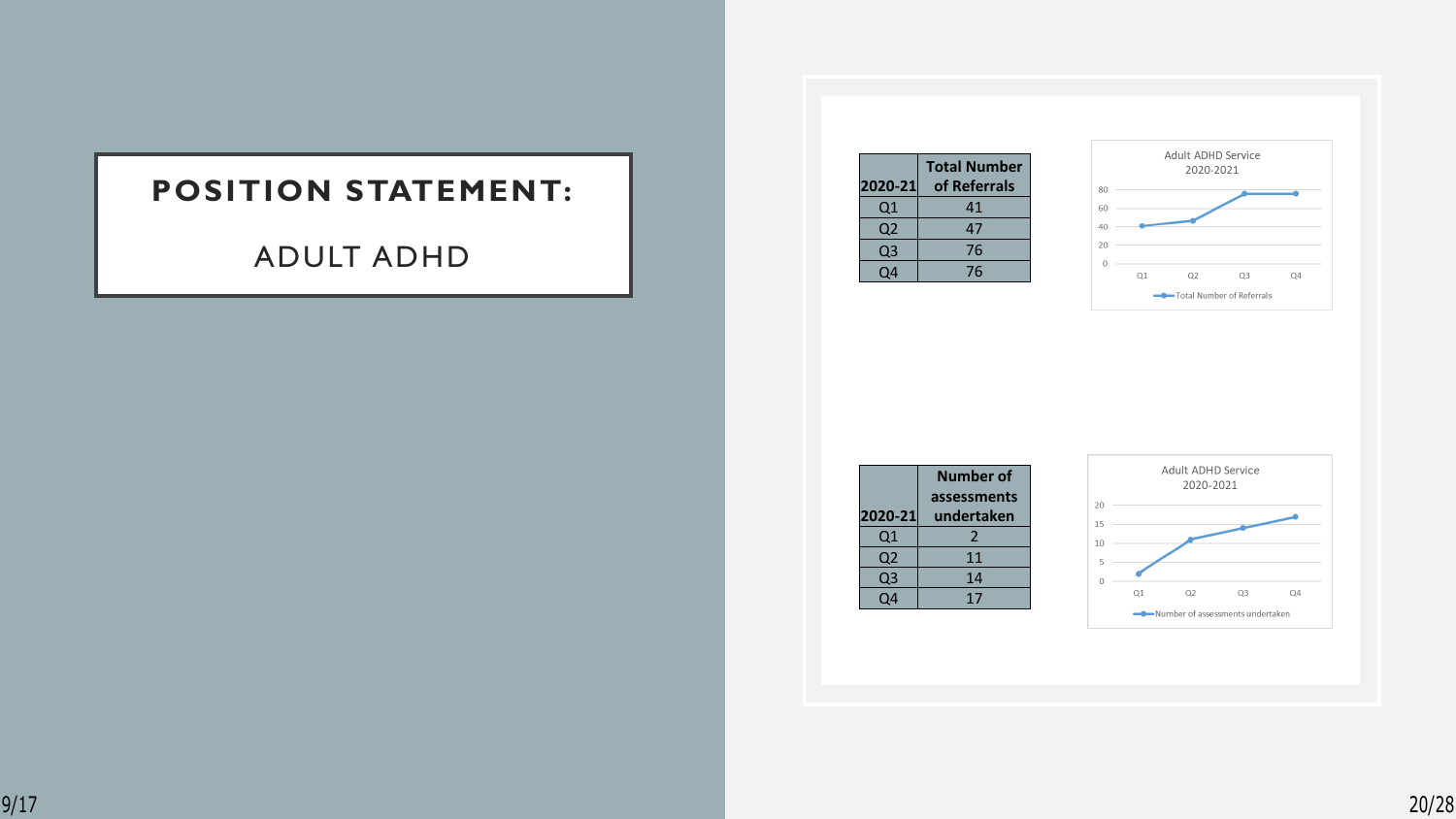#### INTEGRATED PSYCHOLOGICAL THERAPIES SERVICE

|                      | $Jan-21$ | $Feb-21$ | $Mar-21$ | Apr-21 |
|----------------------|----------|----------|----------|--------|
| 1 to 11 weeks        | 128      | 117      | 130      | 139    |
| 12 to 17 weeks       | 55       | 57       | 49       | 50     |
| 18 to 25 weeks       | 49       | 54       | 57       | 53     |
| 26 to 35 weeks       | 79       | 61       | 59       | 72     |
| 36 to 51 weeks       | 190      | 159      | 133      | 106    |
| 52 weeks or >        | 289      | 291      | 318      | 318    |
| <b>Totals</b>        | 790      | 739      | 746      | 738    |
| Totals over 26 weeks | 558      | 511      | 510      | 496    |
|                      |          |          |          |        |

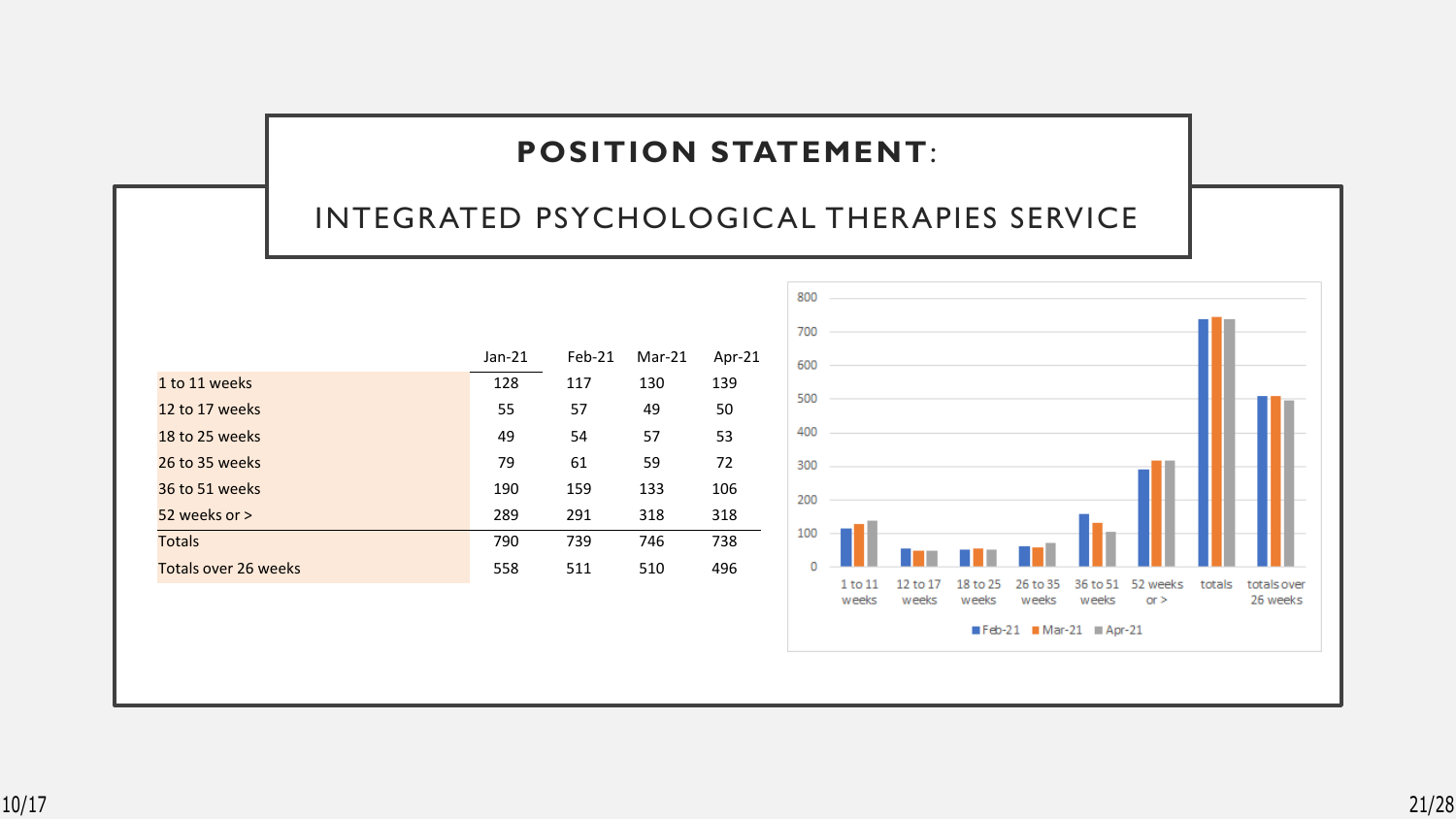

### THERAPIES SERVICE Referrals: 49 (Carms – 23 / Cered – 14 / Pembs – 12)

Accepted: 41 (Carms – 17 / Cered – 13 / Pembs – 11)

Signposted: 08 (Carms – 06 / Cered – 01 / Pembs – 01)

#### **POSITION STATEMENT**:

# INTEGRATED PSYCHOLOGICAL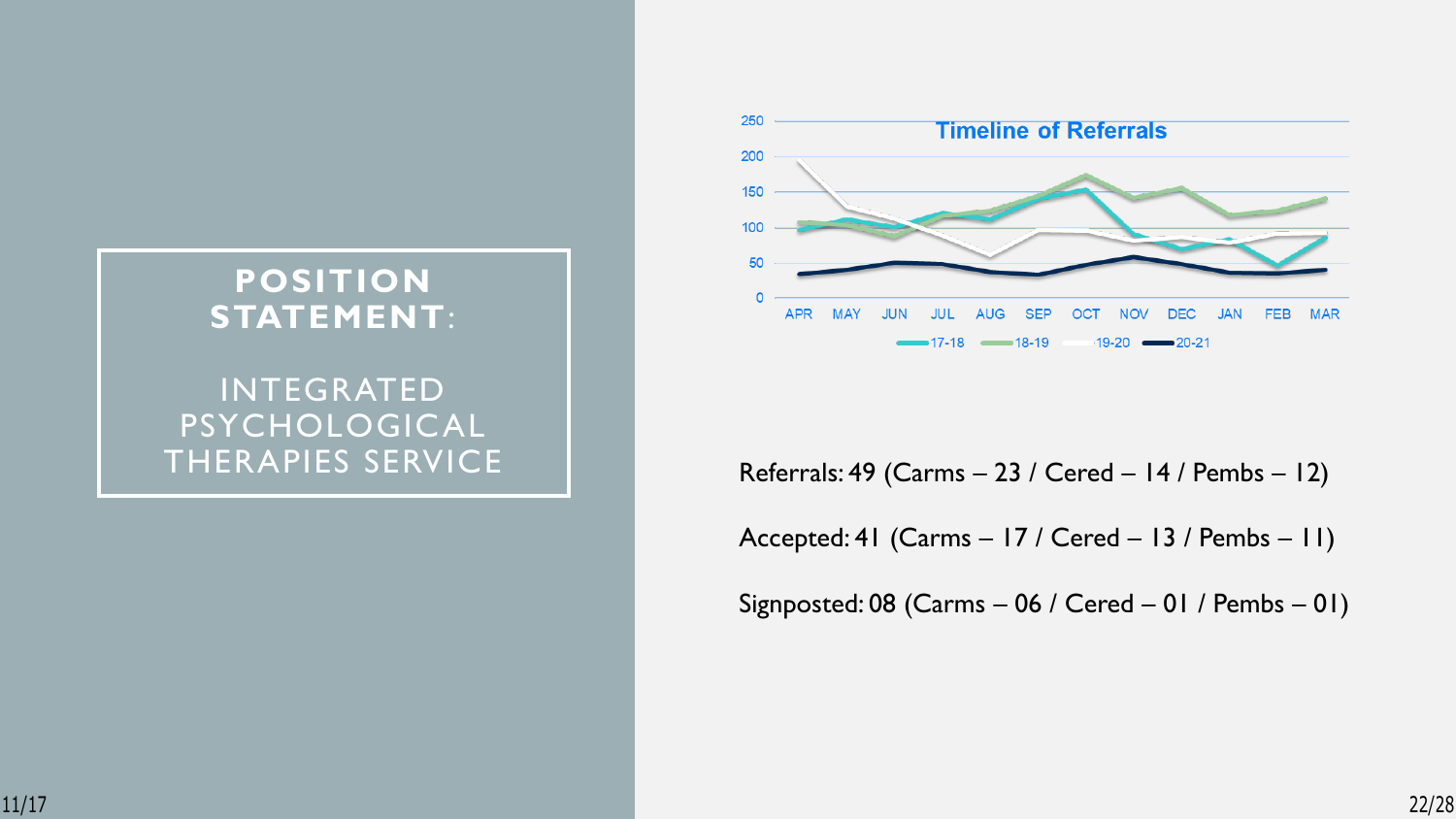#### SPECIALIST- CHILD AND ADOLESCENT MENTAL HEALTH SERVICE

- COVID-19 impact for CYP is now having significant impact on demand for mental health services
- HDUHB has the 3RD highest increase in all referrals
- 26% spike in referrals in March 2021 compared to 2020 across Wales
- Increased acuity in presentations especially for Eating Disorders and anxiety
- Demand is reflected across Wales
- Partnership Intervention Waiting List (PIWL) 150 children and young people (CYP) across health board area : from 10+ cases in Llanelli to 70+ cases in Carmarthen
- Average wait is 5 months (longest wait of 52 weeks specific case anomaly)
- PIWL includes CYP Eating Disorder clients
- No waiting list for Tier 3 Adult Eating Disorders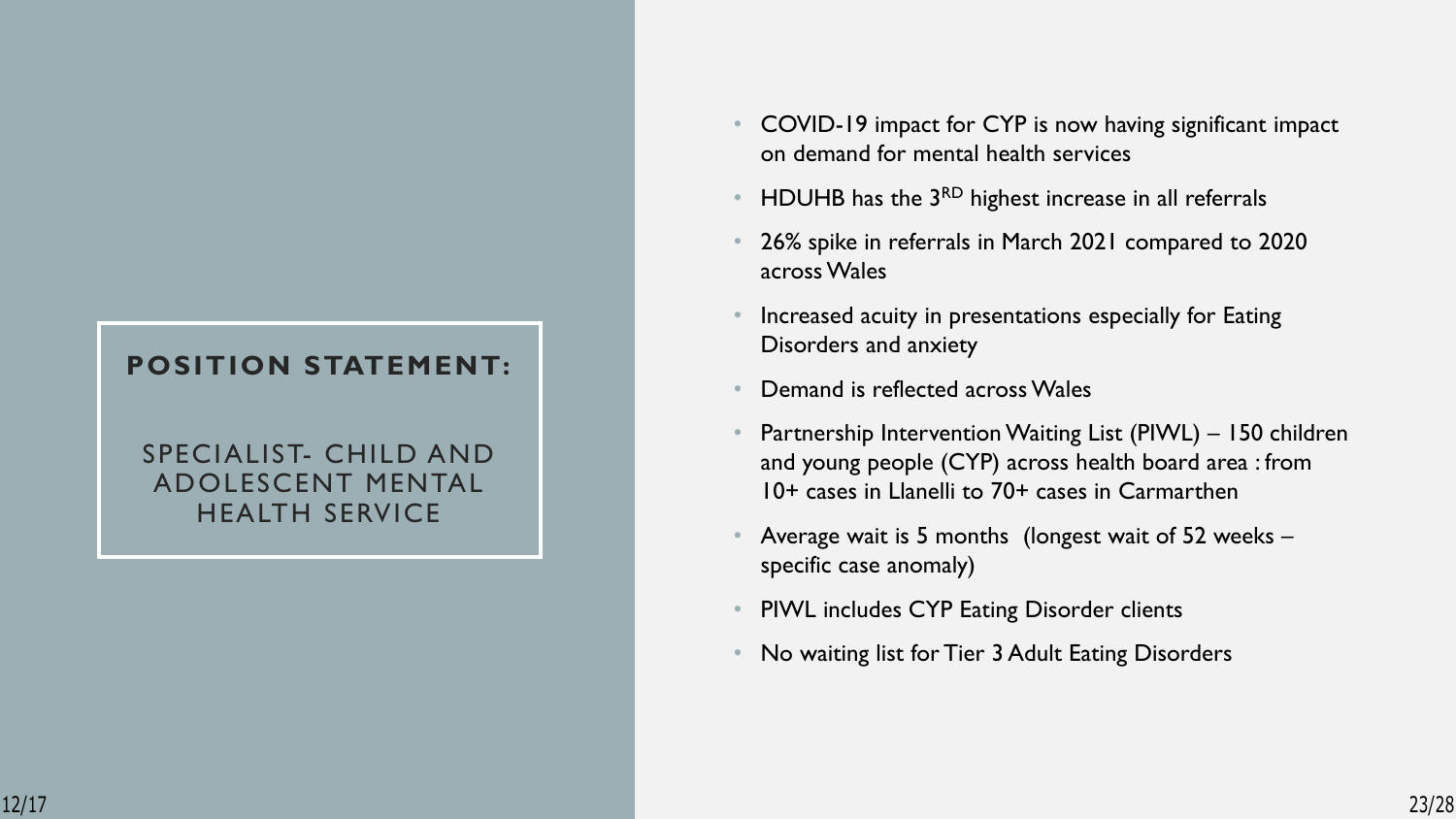SPECIALIST CHILD AND ADOLESCENT MENTAL HEALTH SERVICES (S-CAMHS)



2016-2017

2017-2018

2018-2019

2019-2020

2020-21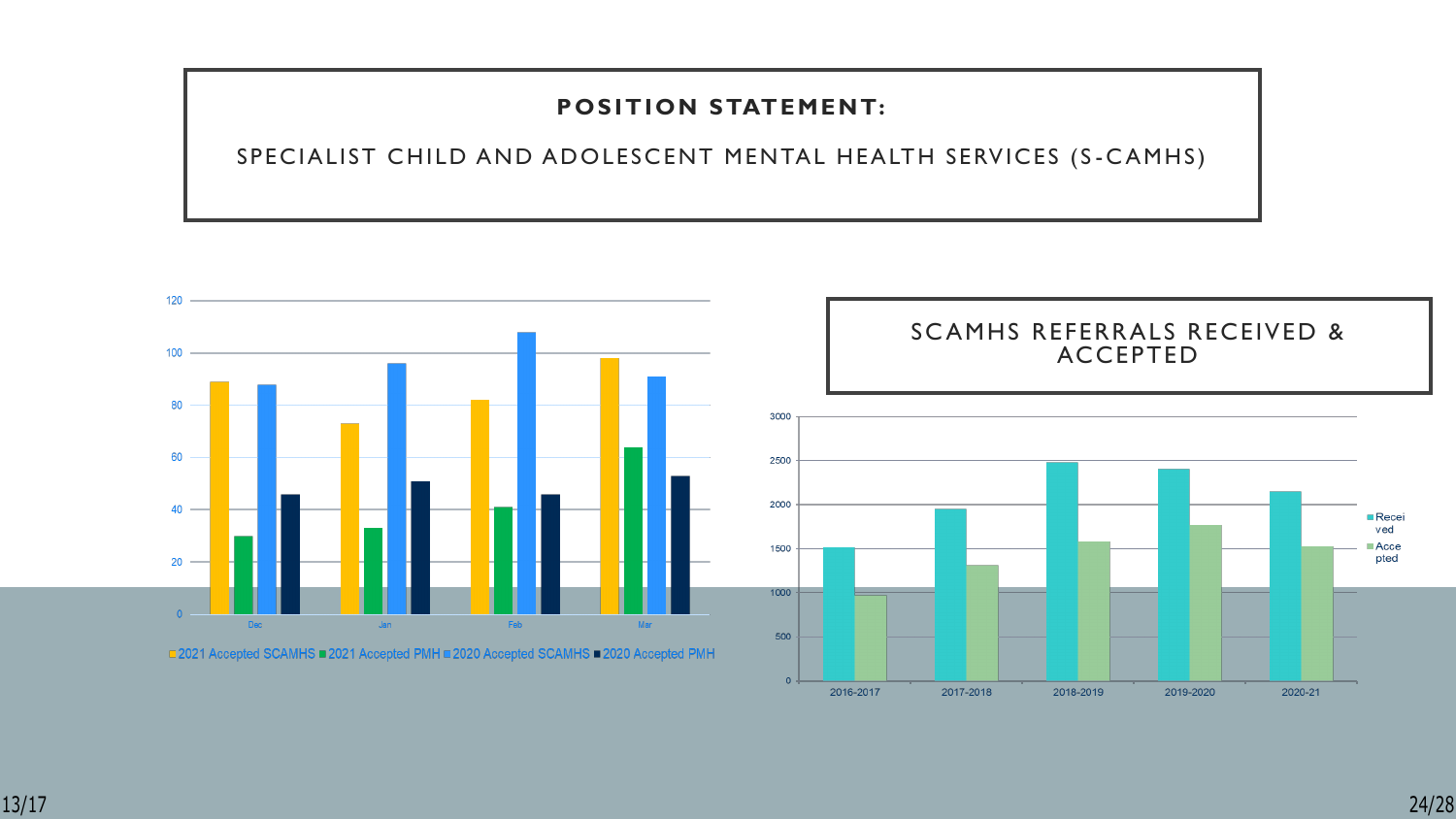

Calon<br><mark>lechyd Ll</mark>eol

The Heart of

**Local Health** 

 $1000$  of FYWYDAU

stonewall

### **S-CAMHS STAFFING WTE**



<u>14/17 25/28 25/28 26/28 26/28 26/28 26/28 26/28 26/28 26:28 26:28 26:28 26:28 26:28 26:28 26:28 26:28 26:28 26</u>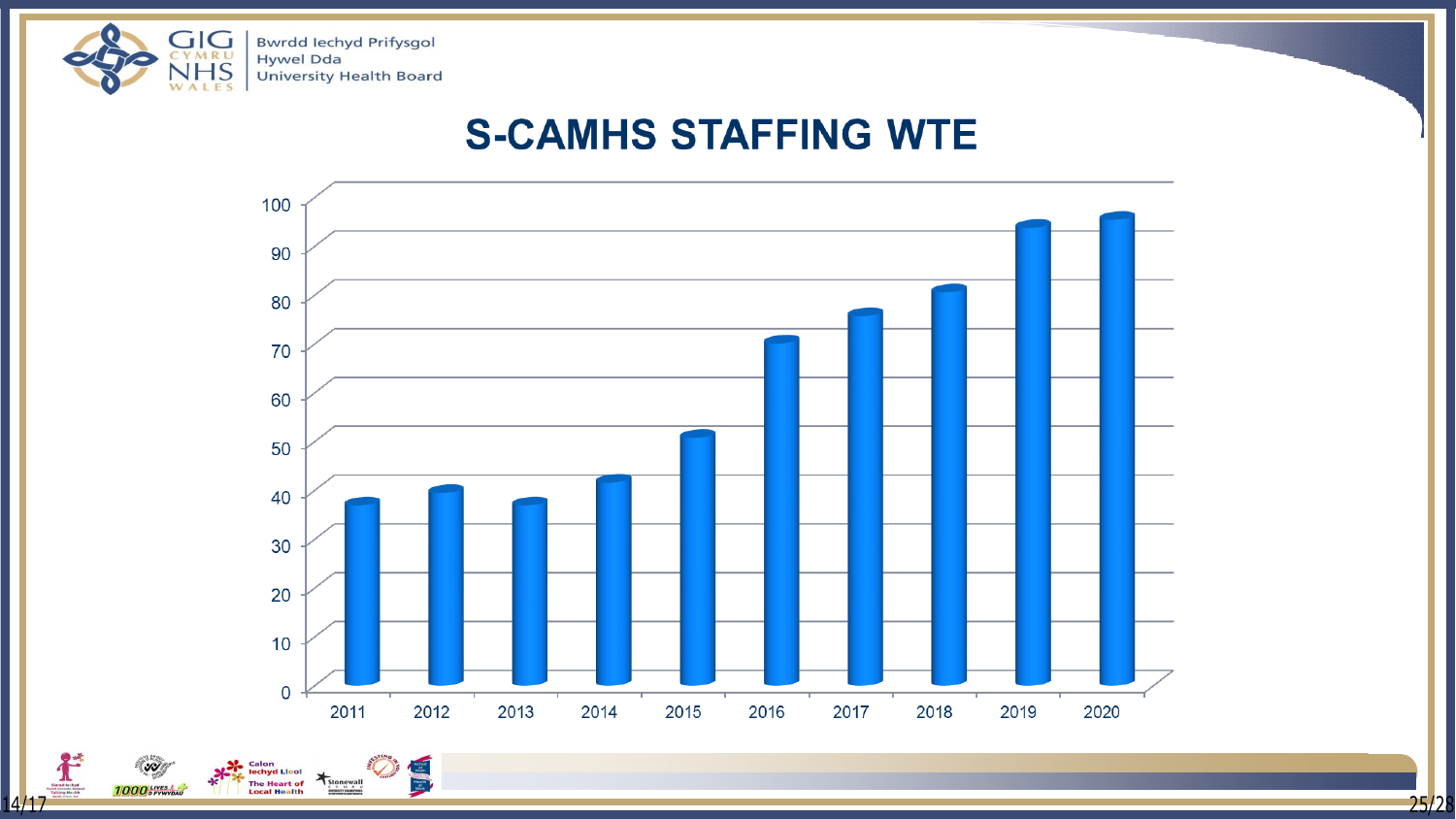### COMPLIMENTS AND CONCERNS



Complaints from April 2020 - March 2021



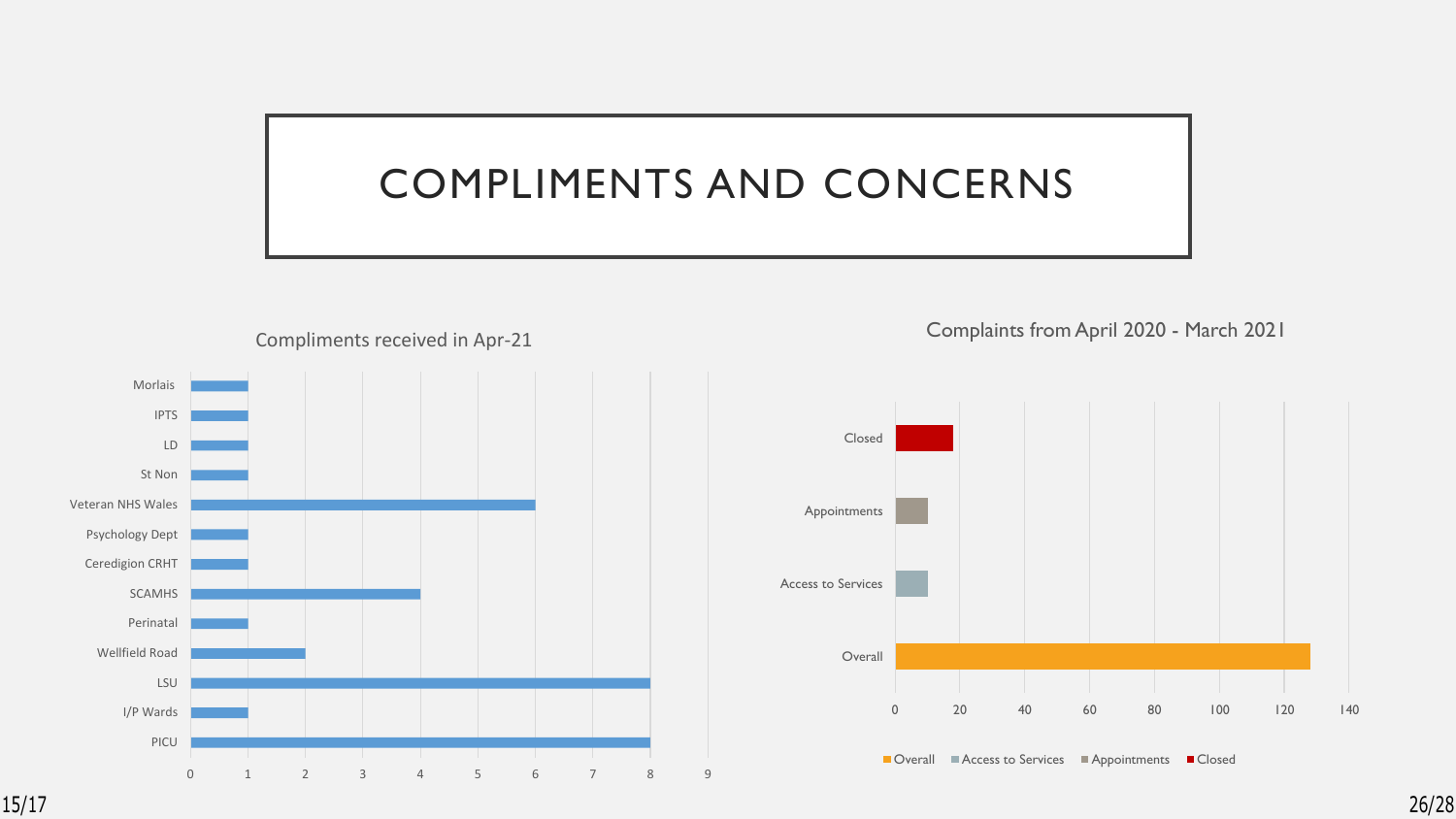#### EXTERNAL REPORTING INSPECTIONS (DU/HIW)

S -CAMHS

*Delivery Unit: All Wales Assurance Review of Primary Care Child and Adolescent Mental Health Services: Review of under 18's LPMHSS (March 2019)*

No outstanding actions

*Healthcare Inspectorate Wales: Thematic Report: How are healthcare services meeting the needs of young people?*

- 9 outstanding actions all relate to development of transition pathway from S-CAMHS to Adult mental health services
- Transition Lead was appointed early 2020.
- Redeployed to support Covid-19 response.
- The Lead has now returned to post and a workplan has been established to meet the actions and all are on track to be completed by September 2021.